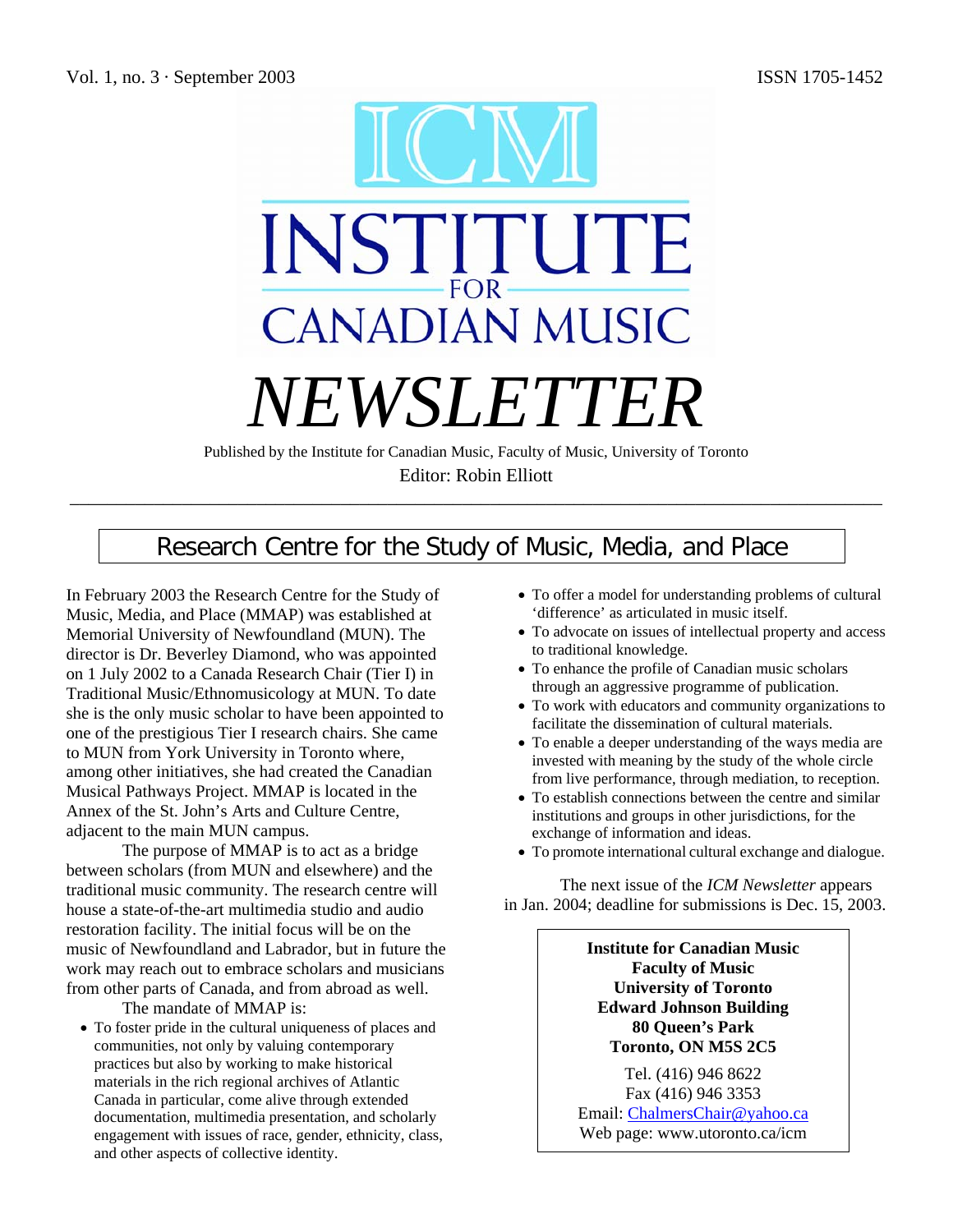## The SARS Relief Concert Downsview Park, Toronto, Ontario 30 July 2003

In situations of dire crisis, even those who openly proclaim that they do not ascribe to a religious creed may find themselves helplessly invoking deities to whom they have given little thought in easier times. Such reluctant atavism was a reasonable response to the recent SARS crisis in Toronto, during which one of the most stable cities in the world took on the pariah-like qualities of a medieval plague town in the eyes of both the international community and the rest of Canada.

Federal Liberal MP Dennis Mills, searching for something to help bolster Toronto's faltering tourist industry and entice people back to the city, conceived the idea of an all-day concert headlined by the Rolling Stones in Toronto's vast and barren Downsview Park. With financial support from municipal, provincial and federal levels of government to help keep ticket prices down, the concert also featured both up-and-coming and established Canadian performers, as well as other internationally renowned rock groups. Almost half a million people attended the event, making it one of the largest open-air concerts in North American history. Media reports confirmed a successful spike in the local economy, and potential U.S. tourists were presumably reassured that 45,000 of their fellow citizens made it to Toronto and back without contracting a fatal disease.

The event received little coverage in the U.S. or international media, but spirits were high during the day, there were no major crowd-control or safety problems, and a general air of easygoing friendliness pervaded the gathering, which exceeded the size of many Canadian cities. For Torontonians, accustomed to being shunned by the rest of Canada for reasons other than the fear of disease, it was a heartening show of support from both performers and audience alike.

It is not surprising that a rock music concert was the chosen means to draw a large number of people to Toronto. The act of attending a concert is a form of worship for the ostensibly secular bourgeois concertgoer, and one's taste in musical styles has the moral seriousness of a creed. Debate over the merits of different styles of music in the twentieth century has taken on the heated rhetoric of fundamentalist belief, as proponents of the European tradition of composition, jazz historians and critics, and rock journalists heap both praise on their chosen idols and vituperation on the heretics that dare diverge from perceived standards.

Rock has emerged as the most widespread musical object of mass veneration, and the Rolling Stones in particular are well situated to function as the foremost demi-gods of world culture. Their mixture of longevity, commercial success, and genuine artistic achievement have made them a comfortable, even reassuring international institution, not unlike a well established orchestra or ballet company. Those who doubted or ignored Toronto's predicament may well have been convinced of the gravity of the situation by the participation of the Stones. Symbolically, that which had been rejected – the afflicted city of Toronto, along with supposedly disease-tainted Alberta beef, which was sold at the site throughout the day – was purified and healed by the metaphysical energies generated by a large group of people communing in the live presence of celebrity musicians.

While Canada has yet to produce rock bands that can claim the restorative powers of the Stones and AC/DC, the two headline acts of the show, the wellestablished Canadian bands that performed earlier in the evening (the Guess Who, Rush, and Blue Rodeo) might be accorded the status of Canadian national saints. Weighing in as respected local deities were the central Canadian acts that performed earlier that day: Kathleen Edwards (Ottawa) Sam Roberts (Pointe Claire, Quebec), La Chicane (Val d'Or, Quebec) Tea Party (Windsor, Ont., now based in Montreal) Sass Jordan and Jeff Healy (Montreal and Toronto). These groups met with reactions ranging from enthusiasm to indifference, but musical nationalists can be assured that there was a genuinely Canadian character to the event, within the context of mass-market rock and roll.

One irritated correspondent to Toronto's *Globe and Mail* scorned the whole concert, and suggested that a performance of a few Healy Willan motets would have been of superior value. While the idea of having Willan's *Gloria Deo Per Immensa Saecula* blasted through a bank of speakers to half a million people has a certain appeal, any attempt to judge this event on musical merits alone is probably missing the point. In his cultural history of the early twentieth century, *Rites of Spring: The Great War and the Birth of the Modern Age*, Modris Eksteins states that 'Modernism [is] above all a culture of the sensational event, through which life and art both become a matter of energy and are fused as one' (p.16). In an ostensibily post-modern world, we retain a primitive belief in the magic power of music. Whether Mick Jagger can still sing (or Geddy Lee could ever sing) is secondary to the audience's faith in the very basics of tone, timbre and rhythm. The reward for such faith is a brief moment of collective fulfillment, as the tiny figures onstage bless and are blessed by the gargantuan throng. *Benjamin Stein*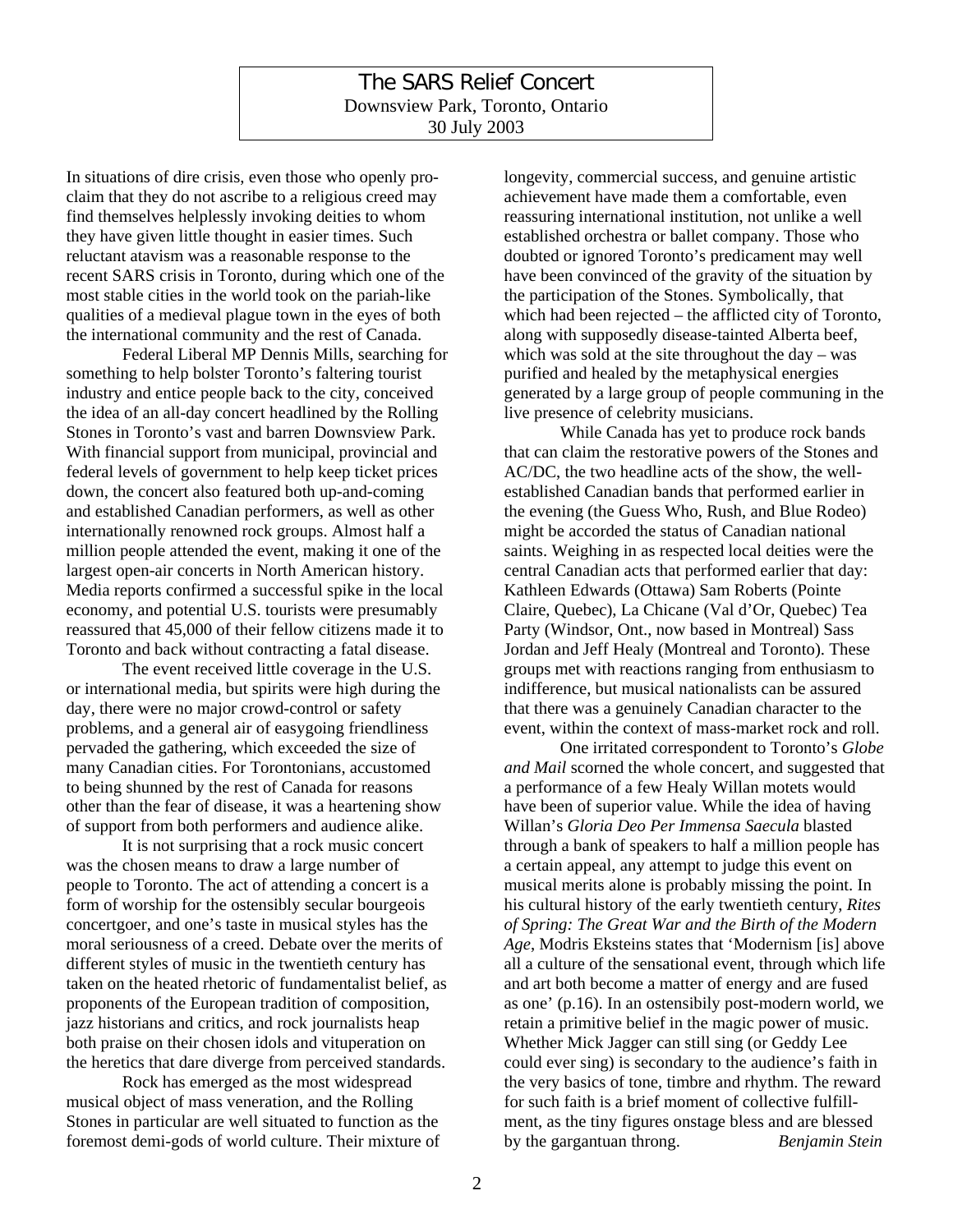## by Robin Elliott



*It is March of 1978. I am sitting in the audience at a performance in Grant Hall on the campus of Queen's University in Kingston by the National Arts Centre Orchestra under its resident conductor, Mario Bernardi. The NACO is on one of its regular tours, this time with Maureen Forrester as vocal soloist to perform* Adieu Robert Schumann*, which Schafer has written for her and which she and the orchestra have premiered just days before in Ottawa. Preceeding Schafer's work is a performance by Forrester, with Bernardi at the piano, of* Frauenliebe und -leben *by Schumann. The choice of programming strikes me as odd; I have never witnessed a vocal recital as part of an orchestral concert, but am vaguely aware that this was normal procedure in the 19th century.* 

*The orchestra reassembles on the stage, Bernardi resumes his position at the podium, and the Schafer work begins. The rational for the inclusion of* Frauenliebe und -leben *immediately becomes clear, for* Adieu Robert Schumann *begins with a verbatim quotation of the opening bars of a Schumann song – 'Dein Angesicht' – accompanied only by piano (Monica Gaylord, the orchestral pianist for the tour, is accompanying now). The orchestra enters, the song breaks off in media res, the text switches from the Heinrich Heine poem to Schafer's collage drawn from the diary entries of Schumann's wife, Clara, and we are taken back via the time-travelling magic of music to the disconcerting events of 1854-56: Schumann's surreal hallucinations and wild descent into madness, and Clara's heart-rending reactions to it. Fifteen minutes later, at the stirring climax to the work, 'Dein Angesicht' returns, but this time the* 

*quotation is more nearly complete, and the song is beautifully orchestrated, with a dizzy halo in the upper strings reflecting the confusion in Clara's mind at the sight of her now dead husband, while the descending glissandi in the cellos dramatically convey the sense of the ground slipping out from under her feet. Forrester as Clara sings the final words – 'I am all alone' – unaccompanied, ppp.* 

*At the end of the work I, and to judge by their reaction a good part of the audience, am overcome with emotion. The music has reached us on levels that we do not immediately understand, but feel very deeply. My personal reaction was bound up with my great interest in the life and music of both Robert and Clara Schumann, my admiration for Schafer and his achievement in this work, my respect for the talented performers that evening, general excitement about the prospect of musical collage and quotation (I did not yet know of the concept of intertextuality) as a creative way forward for concert music, and dozens of other factors which I cannot articulate clearly, and which may not be immediately relevant to* Adieu Robert Schumann*, but which certainly coloured my own reception of the work. That evening was one of perhaps half a dozen transcendent moments in my concert-going career. Schafer's composition has changed my life in ways that I could hardly have predicted and that, though subtle, are nevertheless both persistent and demonstrable. This essay is my attempt to understand* Adieu Robert Schumann *as completely as possible and to relive and to share the experience it provided for me on that March evening 25 years ago.*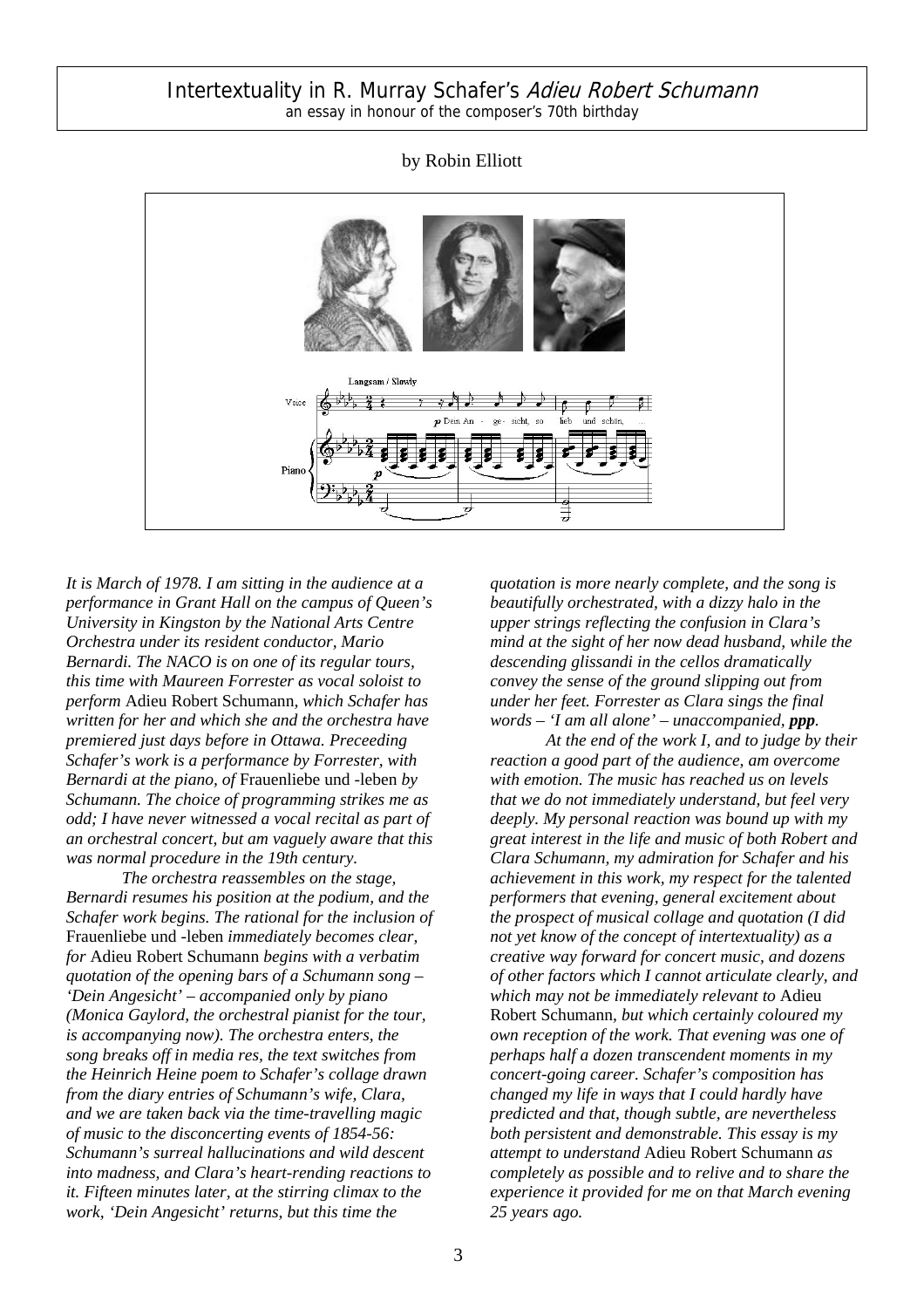The three portraits in the illustration at the head of this essay are of Robert Schumann, Clara Wieck Schumann, and R. Murray Schafer. From left to right the portraits are placed in chronological order by date of birth. Only Clara Wieck Schumann gazes at the viewer, and in Schafer's work she is the narrator who communicates with the audience. Robert Schumann gazes at his wife but also looks ahead (in time) to Schafer. Schafer looks back at the heroine of his composition, and through her to Robert Schumann, whose music he quotes from at length (see Table One, pp. 10-11, for details). The musical quotation beneath the three portraits links them together. It is the opening of 'Dein Angesicht,' which was written by Robert Schumann for Clara during their marriage year and was first intended for the song cycle *Dichterliebe*, but was removed from that cycle and published later. 'Dein Angesicht' means 'your visage,' and in this context it could refer to the each of these three portraits. Robert Schumann wrote the song for Clara, at whom he gazes (we can imagine him figuratively or literally singing 'Dein Angesicht' to her); Schafer in turn 'sings' it to (or 'recomposes' it for) Clara, who in *Adieu Robert Schumann* then sings it to the viewer/listener/audience.

This illustration and the brief explanation of it provided here is an exercise in intertextuality. The term intertextuality was coined by Julia Kristeva in the  $1960s$ .<sup>1</sup> In the intervening 40 years, the word has become so common that it has virtually lost any concrete meaning. In Harold Bloom's words, the term intertextuality is 'underdetermined in meaning and overdetermined in figuration,<sup> $2$ </sup> which is another way of saying that it means virtually anything to anybody. The origins of intertextuality can be found in 20th-century linguistics, which has challenged the idea that texts have a meaning which is extracted by readers. Instead, the act of reading plunges us into a network of textual relations and cross-references; to interpret a text is to trace those relations, and thus becomes a process of moving between texts. The closed system of a text, which could be subjected to close reading and understood, has been replaced by an endless chain of open-ended relations from one text to another that is the intertext.

 Roland Barthes, in a much-quoted excerpt, put the matter as follows: 'We know that a text is not a line of words releasing a single "theological" meaning (the "message" of the Author-God) but a multidimensional space in which a variety of writings, none of them original, blend and clash. The text is a tissue of quotations drawn from the innumerable

l

centres of culture.<sup>3</sup> The idea of intertextuality arose in literary theory, but the concept has been applied to art, film, music, the Internet – indeed, it is applicable to any socially organized and constructed code of signs or symbols. Robert Hatten, in applying the term to music, distinguished between *stylistic intertextuality* (reference to the conventions of an earlier style or musical tradition without evoking a particular work) and *strategic intertextuality* (in which reference is made to specific earlier works).<sup>4</sup> Schafer's *Adieu Robert Schumann* is an example of the latter; Schafer quotes from at least 10 different works by Schumann.

 The article on intertextuality in the *New Grove Dictionary of Music* is by J. Peter Burkholder, who also wrote the related articles on 'borrowing' and 'collage' (Schafer is mentioned in passing in the latter two articles).<sup>5</sup> The three terms refer to slightly different processes. Intertextuality is a broader term than borrowing, for it includes references to style or language as well as borrowed melody, harmony, and/or structure. Collage is a term from the visual arts (rather than literary theory) and emphasises the disconnectedness between the sources, which are typically from different, rather than common, origins; aside from various works by Ives, who more or less invented the procedure in music, a famous example is the third movement of Luciano Berio's *Sinfonia*, a palimpsest in which the third movement of Mahler's Second Symphony is overlayed with snippets of over 100 musical works and a text drawn from Samuel Beckett's *The Unnamable*. Intertexturality and intermusicality are other terms which have been used in the musicological literature, and literary theory has added architextuality, hypotextuality, hypertextuality, intratextuality, metatextuality, paratextuality, and transtextuality, all with different shades of meaning that need not concern us here. For *Adieu Robert Schumann* I will use only the term intertextuality, which is particularly useful because Schafer uses not only pre-existing music but also pre-existing text.

#### **Schafer and Schumann as intertextual artists**

Schafer himself in an early article admitted that Romain Rolland and Thomas Mann had influenced his own work as a writer.<sup>6</sup> Further influences on Schafer's work as a writer would certainly include Ezra Pound and E.T.A. Hoffmann, both of whose writings Schafer has edited.<sup>7</sup> And in an article for the

 $1$  Kevin Korsyn, 'Beyond privileged contexts: intertextuality, influence, and dialogue,' *Rethinking Music*, eds. Nicholas Cook and Mark Everist (Oxford: Oxford UP, 1999): 56 explains that Kristeva coined the term in two articles discussing the work of Mikhail Bakhtin.

<sup>2</sup> Harold Bloom, as quoted in Graham Allen, *Intertextuality* (London: Routledge, 2000): 2.

<sup>3</sup> Barthes, 'The death of the author (1968),' *Image/ Music/Text*, transl. Stephen Heath (New York: Hill and Wang, 1977): 146. <sup>4</sup> Robert Hatten, 'The place of intertextuality in music studies,'

*American Journal of Semiotics* 3.4 (1985): 69-82. <sup>5</sup> J. Peter Burkholder, 'Borrowing,' 'Collage,' 'Intertextuality,' *The New Grove Dictionary of Music*, 2nd edition.<br><sup>6</sup> R. Murray Schafer, 'Two musicians in fiction,' *Canadian* 

*Music Journal* 4.3 (1960): 23-34. <sup>7</sup>

R. Murray Schafer, ed. *Ezra Pound and Music: The Complete Criticism* (New York: New Directions, 1977); *idem*, ed. *E.T.A. Hoffmann and Music* (Toronto: U of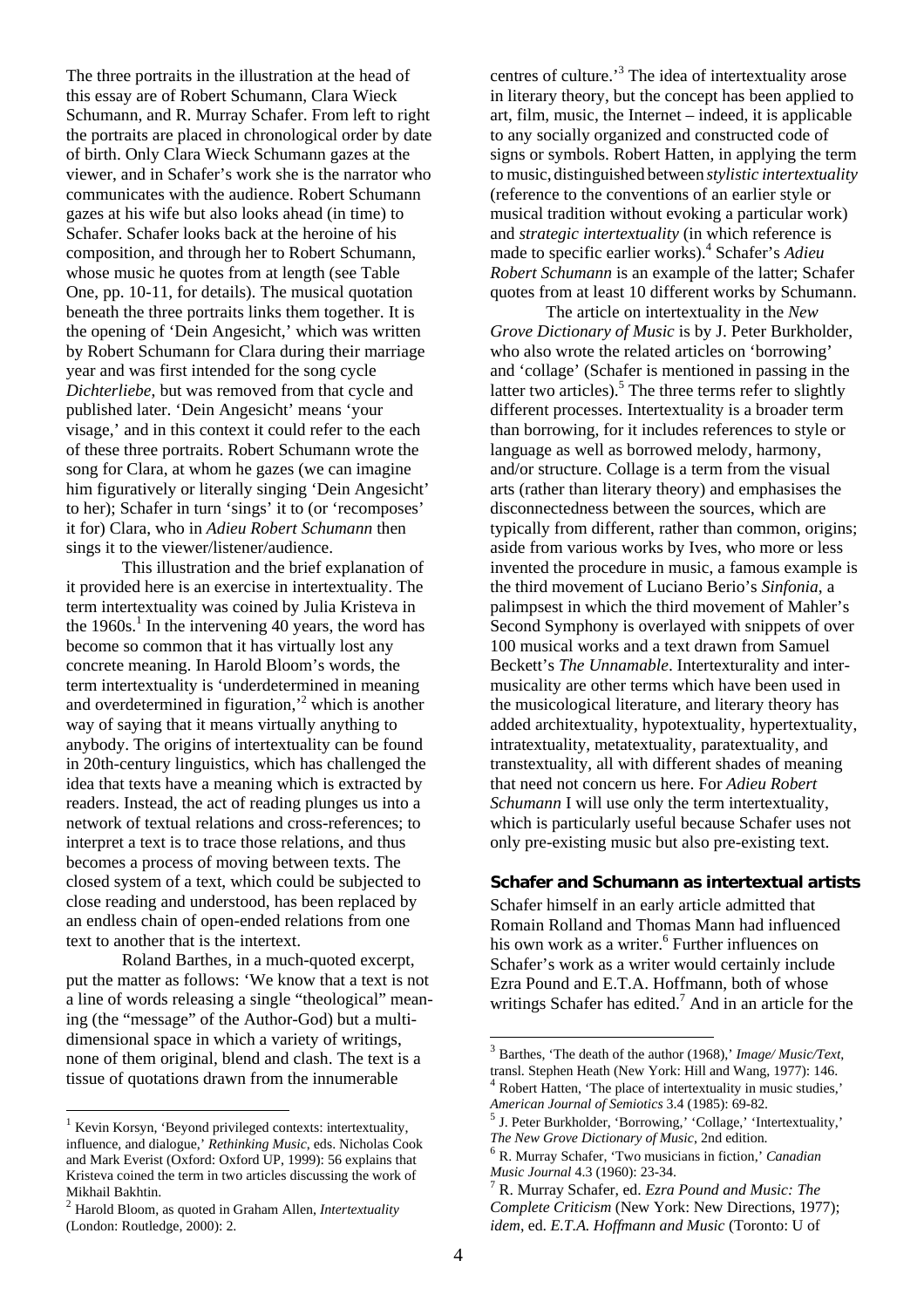*Canada Music Book*, John Rea cleverly pointed out Schafer's indebtedness to Richard Wagner by intertextually citing from the writings of the two men in parallel columns.<sup>8</sup>

From his earliest compositions Schafer has been an intertextual composer, finding influences and inspirations in the older concert repertoire: baroque music via Les Six in the *Harpsichord Concerto* (his first large-scale work, 1954); Mahler in *In Memoriam Alberto Guerrero* (1959); Richard Strauss in *Son of Heldenleben* (1968); and Wagner in *Dream Rainbow Dream Thunder* (1986) to cite some of the more obvious examples. For this last piece, Schafer even provided a story about having conceived the work in a dream-like reverie of improvisation; this story is likely based (consciously or unconsciously) on Wagner's famous account of how the prelude to *Das Rheingold* came to him in a dream-like trance.<sup>9</sup> Schafer, with characteristic studied nonchalance, writes 'Wagner is detectable in my improvisation, but so are the styles of other composers. I don't think it matters much.'

Schumann in his compositions has quoted directly or indirectly from himself, his wife, Bach, Beethoven, Chopin, Mendelssohn, Paganini, and a host of others. He suffered from what Bloom has famously termed 'anxiety of influence' and he was deeply concerned that Haydn, Mozart and Beethoven had set standards that could not be attained by the more recent generation.10 Nevertheless Schumann also had a highly developed aesthetic of originality: as the late Schumann scholar John Daverio wrote, 'The mere imitation of an earlier thematic idea, for Schumann the critic and practicing composer, was a sure symptom of weakness in invention.<sup>11</sup> Further comments on intertextuality in Schumann's works will be reserved until the specific works from which Schafer borrows are examined.

Toronto P, 1975). Robert Everett Green, 'Polemics and poetry,' *The Globe and Mail* (Toronto, 16 Feb. 1991): C8 discusses Schafer's work as an editor of Ezra Pound. <sup>8</sup> John Rea, 'Richard Wagner and R. Murray Schafer: two revolutionary and religious poets,' *Canada Music Book* 8 (1974): 37-51.

l

9 On Schafer's dream-like state while creating *Dream Rainbow Dream Thunder* (in Switzerland, after visiting Neuschwanstein castle) see his 'Program note' on p. 1 of the score (Arcana Editions, ca 1986). Wagner provides the account of how the prelude to *Das Rheingold* came to him in a dream-like state in *Mein Leben* (English transl. as *My Life* [New York: Dodd, Mead, 1911]: vol. 2, p. 603). Some scholars cast doubt on this account, but Warren Darcy in *Wagner's* Das Rheingold, (New York: Oxford UP, 1993): 62-68 says that the documentary evidence neither supports nor contradicts Wagner's account.

10 Harold Bloom's *The Anxiety of Influence: A Theory of Poetry* (New York: Oxford UP, 1973) was published three years before Schafer wrote *Adieu Robert Schumann*. 11 John Daverio, *Robert Schumann: Herald of a "New Poetic Age"* (New York: Oxford UP, 1997): 265.

#### **Adieu Robert Schumann: genesis, influences**

The programme note in the published score (which is presumably by Schafer, though not signed), reads as follows:

> The composition is concerned with the last days of Robert Schumann, from the time of his first hallucination until his death in the Endenich asylum in 1856. The narrator is Clara Schumann, and the text consists of selections from her diaries, freely adapted. Passages of many of Schumann's own compositions are incorporated into the total work, in particular, sections of several of his *Lieder*, as well as fragments from the piano pieces, *Carnival* [sic] and *Kreisleriana*. As is well known, Schumann delighted in evoking specific moods and characters in his music, and the quotations have been introduced to suggest the conflicts in his mind during the days of his final collapse. There are also signature motives: C A for Clara and  $B$  E for Robert – another device of which Schumann was especially fond. The backstage piano piece in the middle of the work is the melody Schumann wrote down the night of his first dramatic hallucination – the melody he claimed was dictated to him by the angels. The song which opens and closes the composition, *Die* [sic] *Angesicht*, was one of Schumann's  $last.<sup>12</sup>$

'Dein Angesicht' was originally intended to be the fifth song in *Dichterliebe*. It was removed from that cycle and not published until 1854, when it appeared as part of Op. 127 (the second of five songs in the set). As a result of the late publication date, many writers have been under the mistaken impression that 'Dein Angesicht' was one of Schumann's last songs.

The theme 'dictated by angels' was composed during the night of 17 February 1854; one week later Schumann told a friend that Franz Schubert had sent the theme to him. It is similar to the first theme of the Second Symphony by Norbert Burgmüller, (this work was incomplete at the time of Burgmüller's death in 1836 and was completed by Schumann in 1851), and it also resembles the main theme in the second movement of Schumann's Violin Concerto (1853). A set of five variations for piano on this theme was the last composition that Schumann completed before going to the asylum at Endenich (he wrote out a fair copy of the variations *after* his suicide attempt). The other Schumann piano pieces and songs quoted by Schafer are outlined in Table One, and some examples will be discussed in more detail later.

<sup>12 &#</sup>x27;Programme note,' R. Murray Schafer, *Adieu Robert Schumann* (London: Universal Edition, 1980): [iv].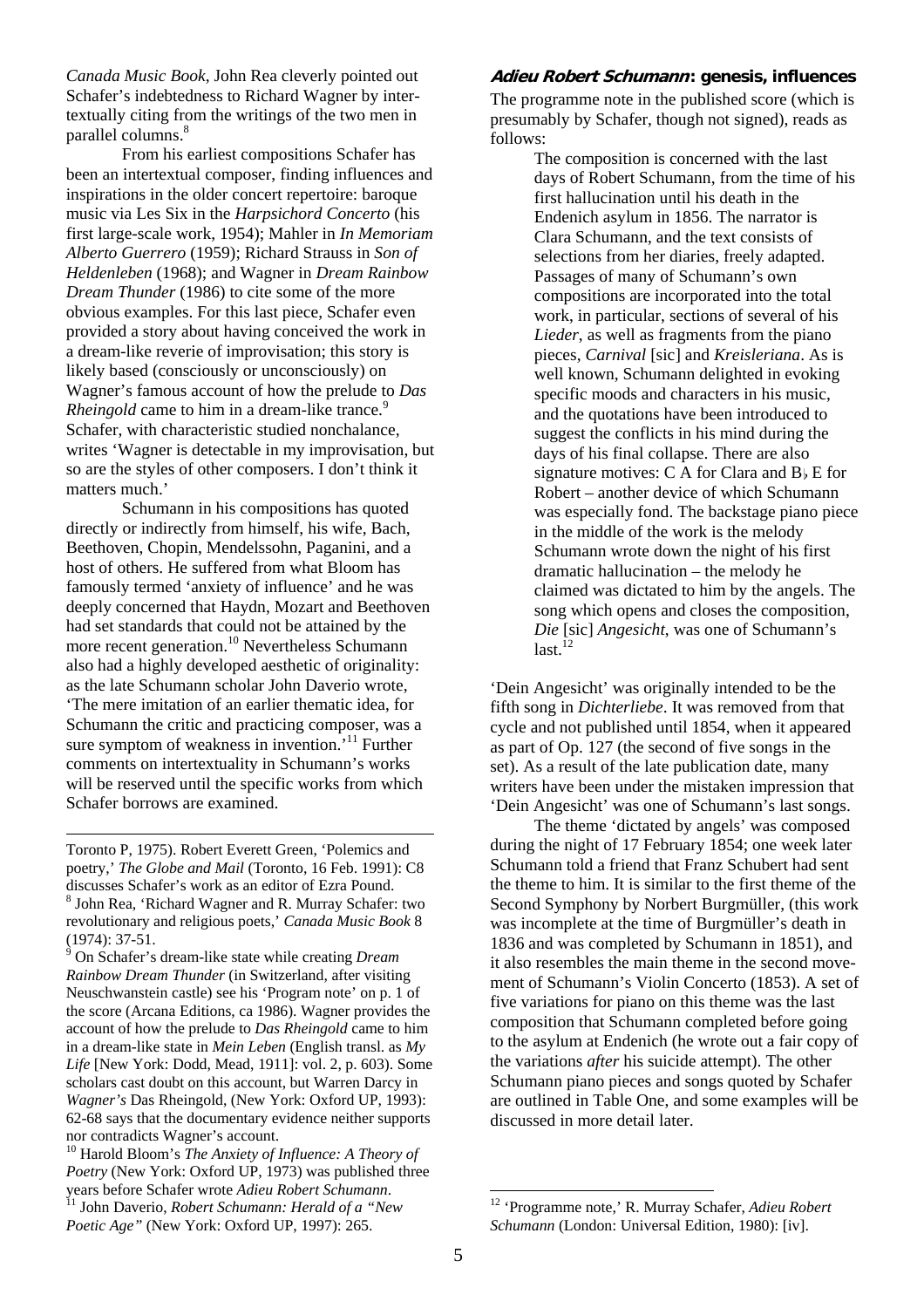*Adieu Robert Schumann* was composed in 1976 for Maureen Forrester, who premiered many works by Canadian composers but is not noted for her performances of the *avant garde* repertoire. As Stephen Adams has written, 'Schafer's problem was to write without compromising his own style a piece that Maureen Forrester not only would sing, but might want to continue singing.'13 Forrester's affinity for the Lieder repertoire and especially for Schumann thus may have provided one impetus for the use of Schumann quotations in *Adieu Robert Schumann*. 14

Schafer was not the first composer to write a work based on Schumann quotations. The British composer Robin Holloway's *Scenes from Schumann* (1970) for orchestra consists of seven paraphrases on Schumann songs. In response to a question from Paul Griffiths about writing this work, Holloway replied that he felt 'Anxious, guilty and confused. I felt as if I'd committed some kind of crime. I think my feeling in the face of life at large was one of total embarrassment. Before the first rehearsal I was absolutely terrified, and thought all the players would mock me because of the well-loved tunes coming on solo trumpets and so on.'15 Despite Holloway's apprehensions, the work was a success and the composer went on to write two more Schumann-based pieces in the early 1970s: *Fantasy-Pieces* (1971) for piano and 12 instruments, based on the *Liederkreis*, Op. 24 to poems of Heine, and *Domination of Black* (1974), for orchestra, based on the *Kerner Lieder*. There is no evidence that Schafer was aware of Holloway's Schumann-based works when he wrote *Adieu Robert Schumann*, but if he was it would add another layer of intertextual reference to *Adieu Robert Schumann*.

## **Schafer, Schumann, Bloom, Ballet**

The work of the literary theorist Harold Bloom has been applied to music by various authors, including Kevin Korsyn and Joseph Straus.16 Richard Taruskin, though, vigorously denies the usefulness of Bloom's theories in general, and more specifically as they

l

have been applied to music.<sup>17</sup> While not wishing to address this issue in great detail here, I note that one aspect of Bloom's theory of literary influence does closely reflect the situation between Schafer and Schumann in *Adieu Robert Schumann*. In relation to Schumann, Schafer stands as ephebe (son) to precursor (father), to borrow Bloom's terms. Bloom posits six possible relationships (which he calls revisionary ratios) that can exist between ephebe and precursor, of which the sixth fits Schafer's case very closely: to paraphrase Bloom, the specific case is that of 'Apophrades or The Return of the Dead: Schafer, already burdened by an imaginative solitude that is almost a solipsism, holds his own music so open to Schumann's works that at first we might believe that Schafer has returned to his apprenticeship, before he had achieved his own style. But Schafer's music is now *held open* to Schumann, where once it *was* open, and the uncanny effect is that it seems to us, not as though Schumann's music is being quoted, but as though Schafer himself had written Schumann's music.<sup>'18</sup> This provides a possible rationale for the exact quotation of 'Dein Angesicht' at the beginning of *Adieu Robert Schumann*: Schafer musically brings Schumann back to life (apophrades) and then merges Schumann's (musical) personality with his own, to tell the story of Schumann's illness *in Schumann's own musical style*, but with that style soon becoming distorted to reflect Schumann's mental deterioration. Perhaps Schafer's goal is not just to portray Robert and Clara Schumann, then, but rather to bring them back to life, musically speaking.

*Adieu Robert Schumann* is a monodrama. This genre was invented in the 18th century but was little cultivated in the 19th century (Schumann, for instance, wrote none). The monodrama was revived in the 20th century by Schoenberg in *Erwartung*; Schafer had already added to the repertoire with his *Brébeuf* (1960) and *Requiems for the Party Girl* (1966). *Adieu Robert Schumann* crossed genres to become ballet music when it was choreographed by Brian Macdonald for Les Grands Ballets Canadiens. The resulting ballet, which is also titled *Adieu Robert Schumann*, was televised by the CBC in 1980. In the ballet version, three songs by Schumann precede the Schafer work: 'Nicht so schnelle,' Op. 77, no. 5; 'Mondnacht,' Op. 39, no. 5; and 'Frühlingsnacht,' Op. 39, no. 12 (the two songs from Op. 39 are quoted in Schafer's work). In the CBC production, the role of Robert Schumann was danced by Vincent Warren, and Clara Schumann was portrayed by three artists:

<sup>13</sup> Stephen Adams, *R. Murray Schafer* (Toronto: U of Toronto P, 1983): 158.

<sup>&</sup>lt;sup>14</sup> David Cope in his very negative review of the published score [*Notes* 41.1 (Sep. 1984): 165-66] suggests that the work's dedication ('to my parents') may explain why Schafer 'deviated from his inventive and often daring orchestral explorations' (p. 166).

<sup>15</sup> Paul Griffiths, *New Sounds, New Personalities: British Composers of the 1980s* (London: Faber, 1985): 118.<br><sup>16</sup> Kevin Korsyn, 'Towards a new poetics of musical influence,' *Music Analysis* 10 (1991): 3-72 and the article cited in n. 1; and Joseph N. Straus, *Remaking the Past: Musical Modernism and the Influence of the Tonal Tradition* (Cambridge, MA: Harvard UP, 1990). See also Adam P. Krims, 'Bloom, post-structuralism(s), and music theory,' *Music Theory Online* 0.11 (Nov. 1994) <http:// boethius.music.ucsb.edu/mto/issues/mto.94.0.11/mto.94.0. 11.krims.art> (accessed 8 Sep. 2003).

<sup>&</sup>lt;sup>17</sup> Richard Taruskin, 'Review: Korsyn and Straus,' *Journal* of the American Musicological Society 46 (1993): 114-38. <sup>18</sup> Paraphrased from Bloom, *The Anxiety of Influence* (as n. 10): 23. For a lively discussion of apophrades in a literary context (though she does not use the term), see Margaret Atwood, *Negotiating with the Dead: A Writer on Writing* (Cambridge: Cambridge UP, 2002), especially chapter 6, '*Descent*: Negotiating with the dead' (pp. 153-80).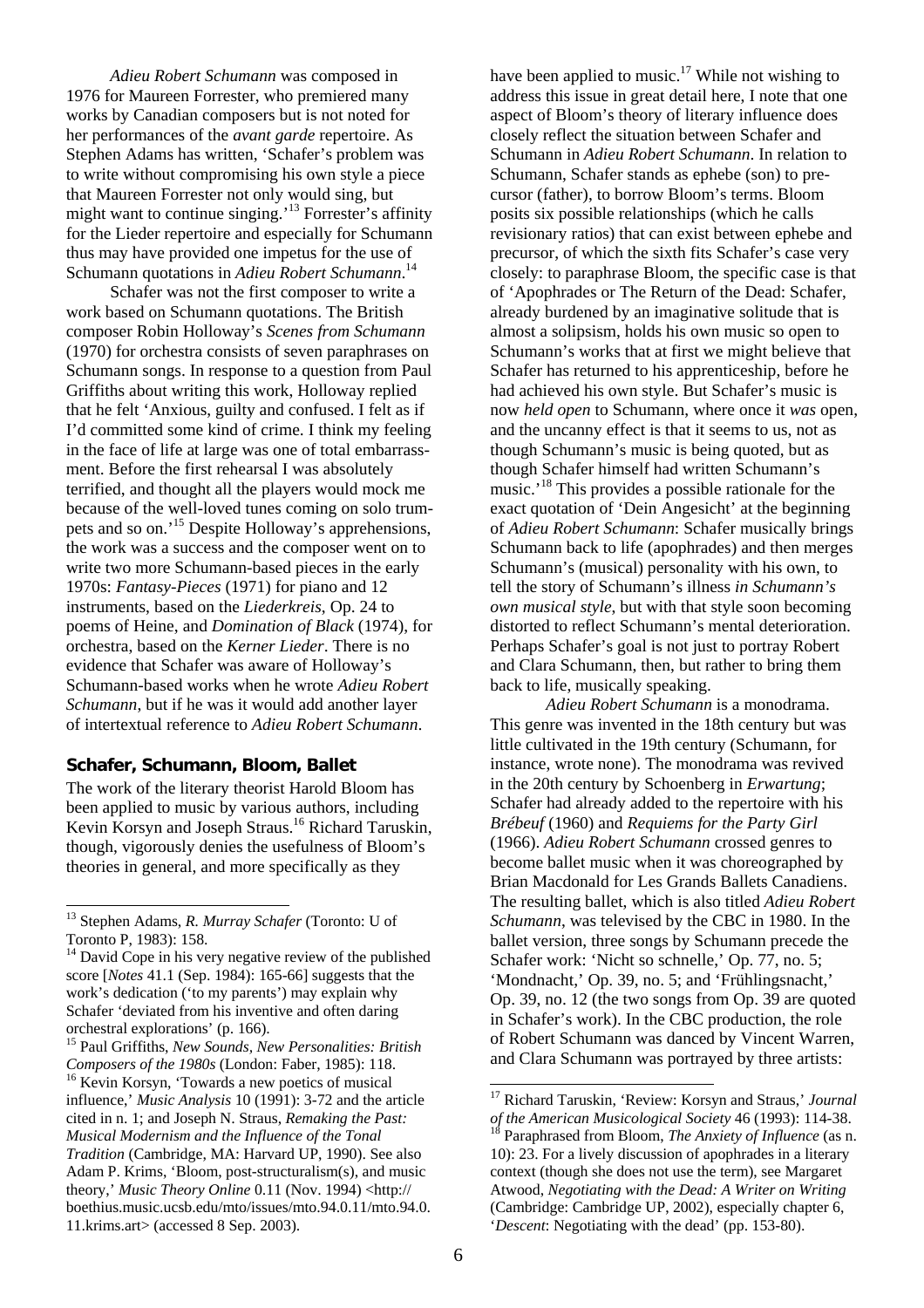the dancer Annette av Paul as Young Clara, Maureen Forrester (in costume and performing on stage with movement but not dance) as the Widow Clara, and Denise Massé (also on stage and in costume, playing the piano) as Clara at the piano. $^{19}$ 

#### **Adieu Robert Schumann: the text**

Schafer, as an intertextual artist, constructs the text of *Adieu Robert Schumann* by reading and quoting, rather than original creative writing. (Barthes's essay 'The death of the author' ends 'the birth of the reader must be at the cost of the death of the Author.<sup>'20</sup>) Clara Schumann's diaries had not yet been published when Schafer wrote *Adieu Robert Schumann* (and are still unpublished as of this writing<sup>21</sup>). The source for Schafer's text (presuming that he did not consult the original diaries, which are in the Robert-Schumann-Haus, Zwickau) must have been the biography by Berthold Litzmann. Schafer seems to have consulted this work both in the original German edition<sup>22</sup> and the abridged English translation by Grace Hadow.<sup>23</sup> Table Two (p. 12) details the source of Schafer's text (the Heine poem 'Dein Angesicht,' which opens and closes Schafer's work, is omitted). The diary entry from 20 February 1854, which Schafer quotes in the middle of the work, is not in the English version of the Litzmann biography, and so it must have been taken from the German text. On the whole, though, the translation follows Hadow quite closely.

 Schafer arranged the diary entries so as to plunge immediately into the crisis in order to provide a dramatic opening to the work. He then backtracks two years to the onset of madness, and after that carries forward to Schumann's death. Some of the text has been made up by Schafer: e.g. 27 July 1856 'It is nearly three years since Robert came to the asylum. Asylum! How bitter the word! Three long lonely years  $\ldots$  – this is in part a fabrication by Schafer to backtrack from the crisis point to the onset of insanity in 1854. The diary entry reads 'Two and a half years ago you were torn from me without any farewell...' (p. 138). Schafer changed 'two and a half' to 'nearly three' and then to 'three' and finally added the adjective 'lonely.' In fact, these years were busy and filled with the loving companionship of Brahms, rather than lonely. Similarly, the final words, 'I am

l

all alone,' are Schafer's. The beginning of the diary entry of 29 July 1856 ('"I know you." Those were the last words he spoke.') has been altered by Schafer, to refer back to the 27 July entry at the start of the work ('I know you'). These were not, in fact, Schumann's last words, though they were his last words to Clara.

 Schafer could be accused of appropriation of voice in creating this text; a critic might argue that he has 'stolen' Clara's words to create his own text. This raises a pressing issue in feminist criticism of intertextuality. Barthes's blasé assertion that the author is dead denies the site upon which discussion of gender can be produced, i.e. the author. Feminists hold that gender is important because 'writing and reading are experienced and produced very differently depending on the gender of the subject who writes or reads.<sup> $24$ </sup>

Clara, for Schafer, is a manifestation of the mythic figure of Ariadne, who plays a major role in his *Patria* cycle. Ariadne, though, is read by feminist critics as a negative symbol, for she passively helps male protagonists find their way through the (textual) labyrinth. In *Adieu Robert Schumann*, Clara's diary entries are the thread which guides Schafer into the labyrinth of Robert's madness. Opposed to Ariadne's passivity is the figure of the defiant woman artist Arachne, who in a weaving competition or *agon* with Athena, a 'phallic mother,' actually wins (and she is punished for this by being turned into a spider). It is not a clear-cut issue, though; one must distinguish between female (a biological given), feminine (a cultural construct), and feminist (a social/political position). Clara herself, though female and in 19thcentury terms feminine, was certainly not feminist; indeed, in many ways she took up masculine subject positions and was a solid defender of the patriarchal *status quo*. It could be argued that Schafer, in *Adieu Robert Schumann*, turns the 19th-century literary and operatic trope of the 'madwoman in the attic'<sup>25</sup> on its head, by presenting Robert Schumann as the 'mad' artist and Clara as the rational author.

One could also write about *Adieu Robert Schumann* in terms of postcolonial theory. Schafer, as the colonialist composer<sup>26</sup> wrests power away from the colonizing Schumanns by appropriating their textual and musical voice; he is so successful in this that his product is in turn legitimized by the colonizers (by being published by Universal Edition of London) and achieves canonic status through this publication, and also through multiple performances (by Forrester, Judith Forst, and Jean Stilwell, among others), and two recordings. $27$ 

 $19$  This production is available on DVD (DVD 3013) from House of Opera (www.houseofopera.com).<br><sup>20</sup> Barthes (as n. 3): 148.

<sup>21</sup> Nancy B. Reich, *Clara Schumann: The Artist and the Woman* (Ithaca and London: Cornell UP, 1985): 10 notes that Clara Schumann's diaries are slated for publication 'many years hence.'

<sup>22</sup> Berthold Litzmann, *Clara Schumann: Ein Künstlerleben nach Tagebüchern und Briefen*, 3 vols. (Leipzig: Breitkopf und Härtel, 1902-08).

<sup>23</sup> B. Litzman, *Clara Schumann: An Artist's Life, Based on Material Found in Diaries and Letters*, 2 vols., transl. and abridged by Grace E. Hadow (London: Macmillan, 1913).

 $24$  Allen (as n. 2): 155-6.

<sup>25</sup> See Sandra M. Gilbert and Susan Gubar, *The Madwoman in the Attic: The Woman Writer and the Nineteenth-Century Literary Imagination* (New Haven: Yale UP, 1979). 26 R. Murray Schafer, 'Canadian culture: colonial culture,'

*On Canadian Music* (Bancroft: Arcana, 1984): 75-94.<br><sup>27</sup> CBC SM 364 (LP; Forrester, NACO, Bernardi; 1978); CBC SMCD 5173 (CD; Forst, NACO, Bernardi, 1997).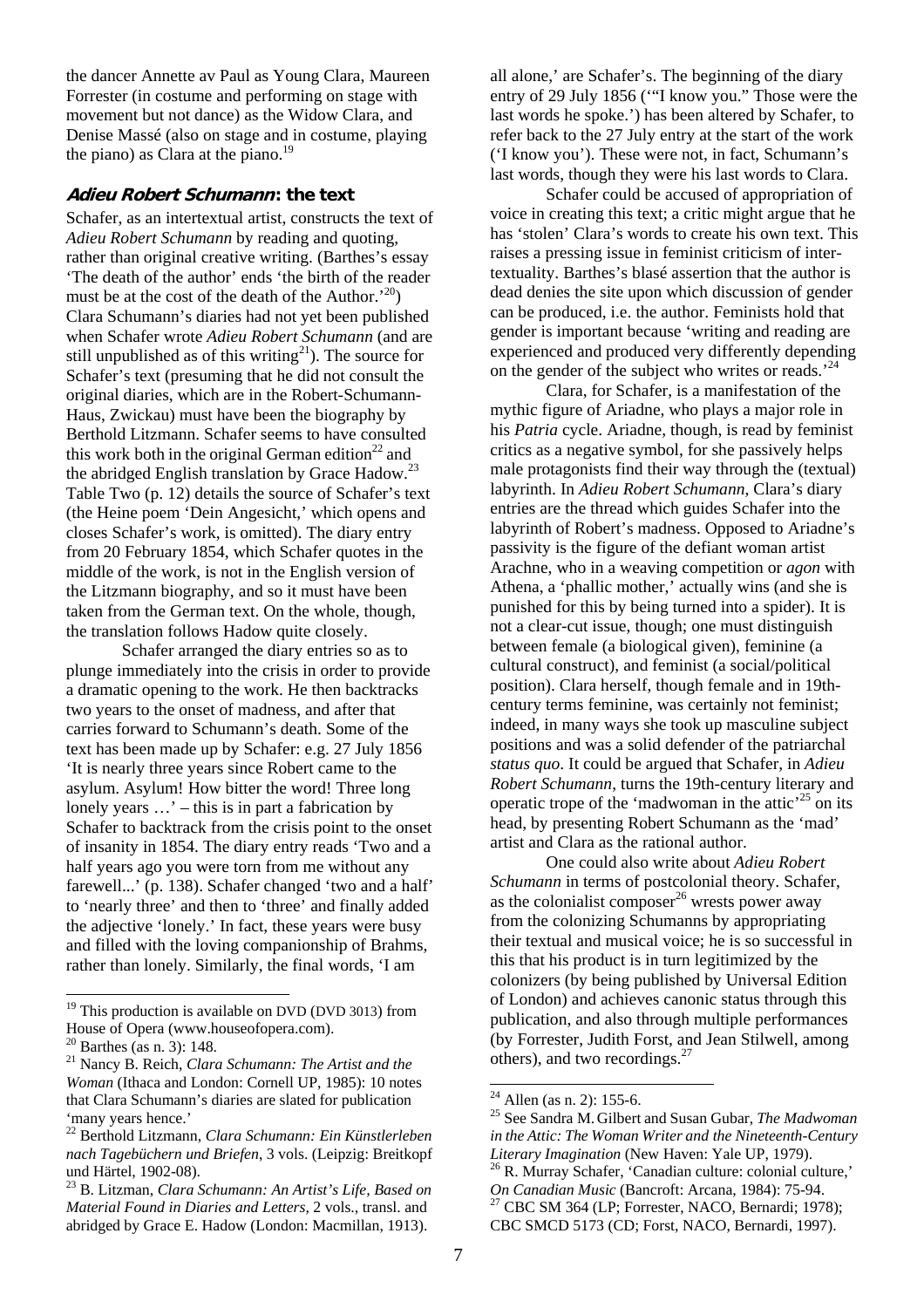#### **Adieu Robert Schumann: music and more**

Citing all the works from which Schafer quotes (see Table One) does not begin to exhaust the intertextual references to Robert Schumann in Shafer's piece.<sup>28</sup> There is also the important use of a signature motif: the pitches  $B_b$  - E appear nearly every time 'Robert' is mentioned or referred to in the text, and similarly the pitches C - A are used to refer to Clara. This is an intertextual reference to Schumann's own use of the *sogetto cavato*, especially in *Carnaval*; most of the 21 movements in this work are based on the pitches 'ASCH,' the name of the town from which Ernestine von Fricken, his girlfriend at the time, hailed; these are also the musical letters of Schumann's name. Secondly, the pitch 'A,' which rang constantly in Schumann's head with the onset of tinnitus shortly before his madness (as referred to in Clara's diary entry for 10 February 1854) often sounds in Schafer's work in a dissonant context, most notably at the end of the work, in the context of the  $D<sub>b</sub>$  major quotation and orchestration of 'Dein Angesicht'; A is also the final pitch in the work, to which Clara sings 'I am all alone.' The pitch A thus undermines the closed  $D<sub>b</sub>$ major tonal structure of the work, just as it undermined Schumann's mental stability. A third reference to Robert Schumann is more subtle. Clara, in a diary entry for 13 February 1854 (not quoted by Schafer) noted 'His auditory disturbance had escalated to such a degree that he heard entire pieces from beginning to end, as if played by a full orchestra, and the sound would remain on the final chord until Robert directed his thoughts to another composition.'<sup>29</sup> Schafer brings this torment to life in certain passages in *Adieu Robert Schumann* (e.g. b. 125ff, b. 204ff) in which the final chord of a quotation is held, then 'madly' distorted by the addition of a glissando (b. 125) or by microtonal inflections (b. 204).

 Turning to the question of hermeneutics, the discussion here must be confined to a few examples. To begin with, in the opening 12 bars, as mentioned above, Schafer quotes 'Dein Angesicht' exactly and thus summons Schumann back from the dead. Why does Schafer begin the work so? Is it to plunge us immediately into Schumann's world without an ironic frame? Or *is it* an ironic frame? The idea of the song as a frame is strengthened by its return at the end of the work. But on hearing the piece for the first time, the listener at first knows only that it is a work by Schafer, but begins with Schumann. This brings to mind Jorge Luis Borges's story 'Pierre Menard, Author of *Don Quixote*' – Menard writes 'with his own resources a new version of *Don Quixote*, which

l

was rigorously and literally identical with Cervantes's text but which two intervening centuries of history had invested with new complexity and depth and with an entirely different meaning.<sup>30</sup> Schafer's 'Dein Angesicht' is indeed the same as Schumann's, but the intervening century and also the position of the song at the beginning of a work for voice and orchestra certainly invest it with new meaning. The listener is kept on edge, waiting for the unexpected Schumann intrusion to give way to Schafer's own voice. $31$ 

 Many, perhaps even most, of the quoted pieces have a specific intertextual reference that goes beyond the music to refer either to the relationship between Robert and Clara Schumann, or else to the relationship between the Schumanns and Schafer. Three examples may help clarify these relationships:

1) The quotation from *Kreisleriana* (b. 127) accompanies the text 'the angels turned into demons.' Roland Barthes wrote of this very Schumann work that there is 'an underlying panic in the incessant rhythmic drive.'32 The music certainly suits the text at that point, as the text describes Robert and Clara's panic at the onset of Robert's madness. Schumann's *Kreisleriana* is permeated by a musical theme that is associated with Clara: as Robert wrote to Clara on 13 April 1838, 'You and one of your ideas play the main role in it [*Kreisleriana*], and I want to dedicate it to you – yes, to you and nobody else – and then you will smile so sweetly when you discover yourself in it ...<sup>33</sup> (Robert revised the work in 1850 and decided to dedicate it to Chopin, as Clara did not particularly like it.) *Kreisleriana*, then, is one of many works by Robert in which he links himself together musically with Clara. But it also connects the Schumanns with Schafer, for in the year before he composed *Adieu Robert Schumann*, Schafer had published a book on E.T.A. Hoffmann in which he discusses Hoffmann's fictional musician Johannes Kreisler and translates two short stories in which he appears. $34$  Thus Schafer and the Schumanns are intertextually united through the literary figure of Johannes Kreisler. It is also worth noting that Schafer presented *Kreisleriana* in a Ten Centuries concert in Toronto in 1963, on which

<sup>&</sup>lt;sup>28</sup> For further information about the Schumann quotations in this work, see Julia H. Graddy, 'The style portrait in solo vocal literature: interrogating romanticism in *Adieu, Robert Schumann* by R. Murray Schafer,' *Journal of Singing* 57.5 (May/June 2001): 5-14.

 $29$  Litzmann vol. 2, p. 296; Litzmann/Hadow, vol. 2, p. 56.

<sup>30</sup> Gérard Genette, *Palimpsests: Literature in the Second Degree*, transl. Channa Newman and Claude Doubinsky (Lincoln and London: U of Nebraska P, 1997): 393-4; Genette admits that his theory of intertextuality (or more narrowly hypertextuality, as he terms it) was inspired by the love of this Borges short story.

 $31$  This is like beginning a work for string quartet with an extended unison passage; the listener is kept in suspense as to when 'normal' string quartet texture will assert itself. 32 Roland Barthes, *The Responsibility of Forms: Critical Essays on Music, Art, and Representation*, transl. Richard

Howard (New York: Hill and Wang, 1985): 302. 33 Eva Weissweiler, ed. *The Complete Correspondence of* 

*Clara and Robert Schumann*, transl. Hildegard Fritsch and Ronald L. Crawford (New York: Peter Lang, 1994): vol. 1, p. 141.

 $34$  Schafer, as n. 7.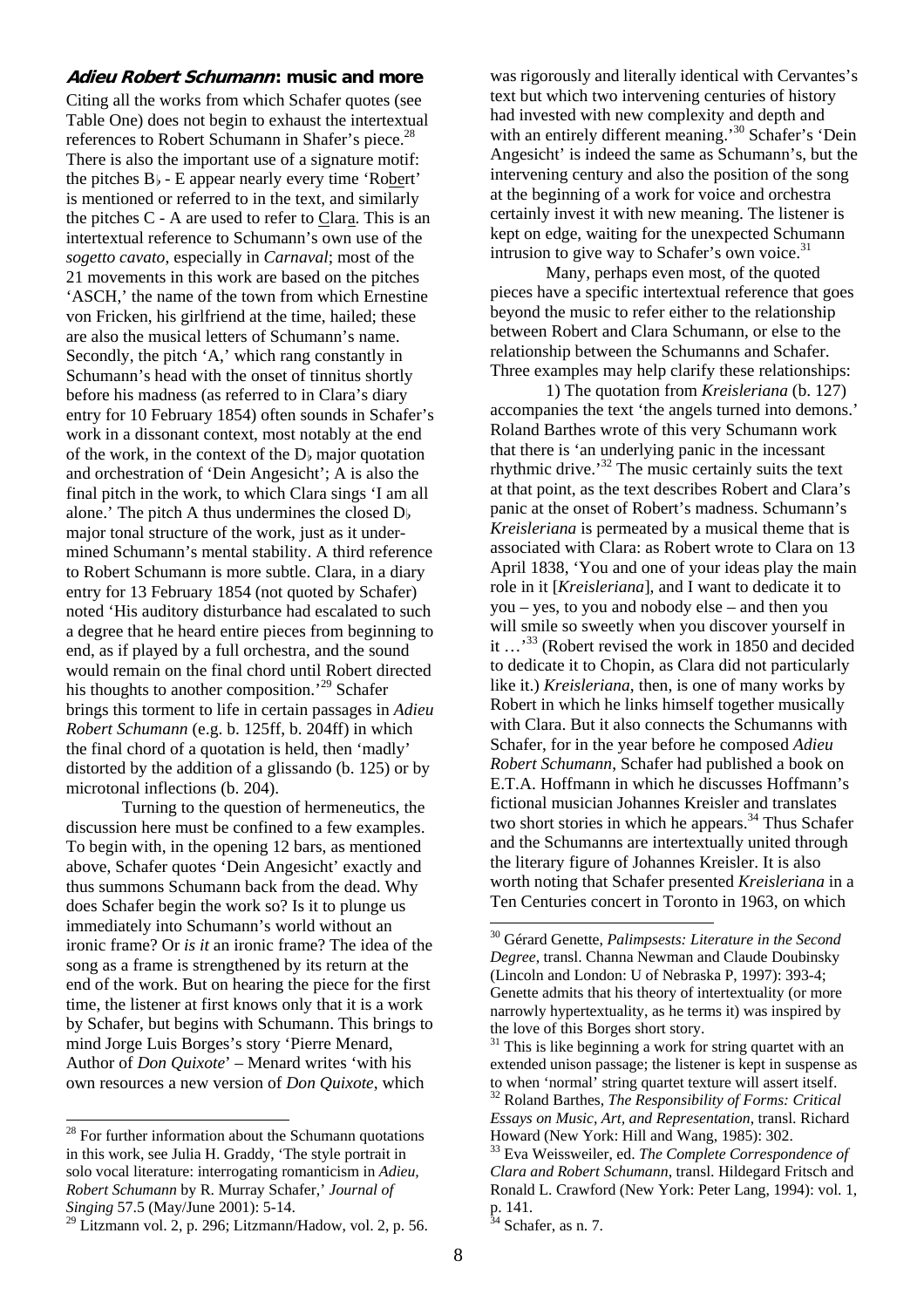occasion a performance of the work by candlelight was interspersed with readings from Hoffman stories in which Johannes Kreisler appears.<sup>35</sup>



2) In this clarinet passage from bar 21 (which follows the sung text 'the sight of him is horrifying'), the first sextuplet is taken from the first six notes of the 'Florestan' movement of *Carnaval*. This is one of Schumann's musical self-portraits, based on one of the 'Sphinxes' that he draws from the ASCH *sogetto cavatto*, arranged as  $SCHA = E<sub>b</sub> C B A$ . These are not only the musical letters of Schumann's name, but also the first four letters of Schafer's surname; the continuation of the motif in *Adieu Robert Schumann*  is grafted on by Schafer, and contains the two further musical pitches in Schafer's surname, namely  $F E(y)$ , followed by a  $\lambda$  with a  $\sim$  over it, i.e. R [Rest]; Schafer thereby intricately links his and Schumann's musical motifs together.  $36$ 

3) The quotation of *Kinderscenen* no. 6 'Wichtige Begebenheit' ['Important Event'] in bars 212-20 is from an orchestral interlude in which Schafer depicts Schumann's fevered brain after the onset of madness. As John Daverio has noted, the *Kinderscenen* pieces

reflect an adult's ability to place himself or herself into a child's state of mind. Viewed in this light, the *Kinder* in the title are none other than Robert and Clara themselves ... Clara's power to bring Schumann's childlike streak to the surface must have answered to a deeply felt need: the need to recover lost innocence.<sup>3</sup>

In *Kinderscenen* the  $\int \sqrt{1} \cdot \sqrt{1} \cdot \sqrt{1}$  rhythm is first introduced in No. 2 'Curiose Geschichte' in a naive, understated way; the rhythm becomes overblown and dramatic when it reappears in No. 6 'Important Event.' Uniting these two ideas, Schumann's madness, as represented by the  $\Box$   $\Box$   $\Box$  rhythm, was just a 'Curious Story' initially, but suddenly in 1854 became an 'Important Event,' and returned Schumann to the world of childhood, i.e. he became infantile, that is, mad.

*Adieu Robert Schumann* is a highpoint in the use of intertextuality by Schafer. The work marks a continuation of his interest in the Romantic period in German music and letters, as evinced earlier in such works as *In Memoriam: Alberto Guerrero* (1959), *Son of Heldenleben* (1968) and *Hymn to Night* (1976; text by Novalis); his Wagnerian theoretical writings on music and drama; and his book *E.T.A. Hoffmann* 

35 Schafer *On Canadian Music* (as n. 24): 29-30; I thank John Beckwith for bringing this fact to my attention. <sup>36</sup> The pitch E<sub>b</sub>, which represents 'S' (Es) in German nomenclature, can be taken as 'E' in English usage.<br><sup>37</sup> Daverio (as n. 11): 166.

l

*and Music*. The work has been canonized (in terms of Canadian music, at least) and it has been very well received on the whole; Adams calls it 'one of his most deeply moving compositions.<sup>38</sup> Together with the three earlier Robin Holloway Schumann pieces and Dieter Schnebel's later *Schumann-Moment* (1989), *Adieu Robert Schumann* gives evidence of the ongoing interest in Schumann's music as a compositional influence in the 20th century. The importance of Schafer's contribution is that his use of intertextuality gives *Adieu Robert Schumann* a richness of reference and significance, the implications of which have only been touched upon in this article.

More recently, Harald Krebs wrote a book on the music of Robert Schumann that bears certain uncanny similarities to *Adieu Robert Schumann*. 39 Just as Schafer 'revives' Schumann the composer, Krebs 'revives' Schumann the writer, by using two of his *noms de plume*, Florestan and Eusebius. His book is set during the same time period as *Adieu Robert Schumann* (1854-56), and chapter seven takes the form of a (fictional) letter from Clara Schumann to one of her former piano students. The epilogue to the book 'attempts to suggest, with "dissonant" layers of prose and poetry, Schumann's mental state in the asylum at Endenich,<sup>40</sup> which is exactly what Schafer portrays in sections of *Adieu Robert Schumann*. The question of intertextual influence from Schafer to Krebs is left hanging, however, as Krebs makes no reference to *Adieu Robert Schumann* in his book.

*It is November of 2001. I have been living in Dublin for over five years, and now I am a candidate for the Jean A. Chalmers Chair in Canadian Music. As part of my interview I am to present a seminar on some aspect of my Canadian music research. My thoughts turn to that moment nearly a quarter of a century ago when I heard* Adieu Robert Schumann *for the first time. I telephone Universal Edition in London and after a somewhat tortured conversation* (*'Oh yes, Schafer – odd chap, he visited the office here once and told us all how much he hates London. Lives in a cave in the wilderness somewhere now, doesn't he? Yes, I think we can dredge up a copy of that score if you insist.'), I manage to have the score sent to me. As I listen to the work in my office at University College Dublin, it awakens within me 'just that infinite longing which is the essence of romanticism.' D-flat major chord (pianissimo): music from the realm of dreams … my whole being trembles … I am transfixed … a disembodied voice calls out to me, 'I am Sch…'*

 $38$  Adams (as n. 13): 160.

<sup>39</sup> Harald Krebs, *Fantasy Pieces: Metrical Dissonance in the Music of Robert Schumann* (New York: Oxford UP, 1999). Krebs is the head of theory in the School of Music at the University of Victoria. He credits his colleague, the pianist Bruce Vogt, with the idea of including Schumannesque dialogues in his book (p. vii).<br><sup>40</sup> Ibid, p. viii.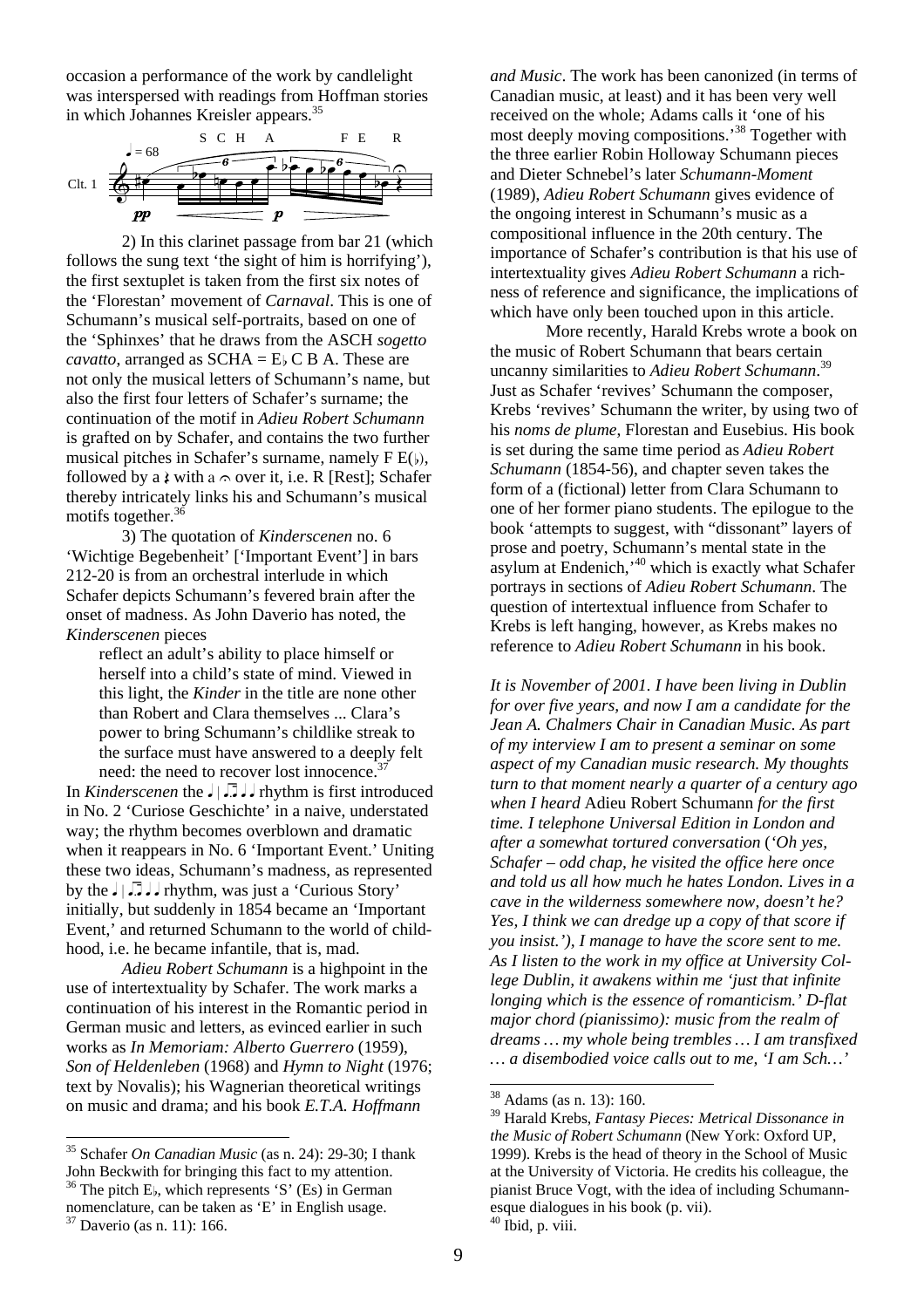## **Table One Quotations of Schumann's Music in Schafer's Adieu Robert Schumann**

(b=bar; d=down; diss=dissonant; m=minor; M=major; mvt=movement; Sn=Schumann; Sr=Schafer; tr=transposed; u=up)

| <b>Bars</b> | <b>Schumann Composition Quoted</b>                                    | <b>Schafer Transformation</b>                                                                         |
|-------------|-----------------------------------------------------------------------|-------------------------------------------------------------------------------------------------------|
| $1 - 13$    | 'Dein Angesicht,' Op. 127, no. 2<br>b1-13 (piano and voice)           | tr M2d; diss chord added b13<br>bass line b12-13 tr 8ve u                                             |
| $16-18$     | 'Dein Angesicht' b2-3 (voice part only)                               | tr m2 u; rhythm altered (oboe)                                                                        |
| $21 - 26$   | Carnaval Op. 9, no. 6 'Florestan'<br>b1                               | orchestrated, extended with<br>new material                                                           |
| 27-31       | 'Widmung,' Op. 25, no. 1<br>b14-19 (piano and voice)                  | tr M2d; diss chord added;<br>rhythmical values halved<br>voice part very freely treated               |
| 33-39       | 'Widmung' b20-26                                                      | orchestrated, rhythms altered<br>very loose treatment b36-39                                          |
| $40 - 42$   | 'Widmung' b14-17                                                      | tr 8ve d; vln counter-melody                                                                          |
| 50-63       | Carnaval Op. 9, no. 21, 'Davidsbündler March'<br>$b1-4$               | orchestrated; rhythms longer                                                                          |
| 70-86       | 'Mondnacht,' Op. 39, no. 5<br>b1-13 (piano and voice), b58-60 (piano) | orchestrated; rhythmical values<br>doubled; harmonic and melodic<br>distortions introduced            |
| 90-108      | 'Frühlingsnacht,' Op. 39, no. 12<br>b1-13 (piano accompaniment only)  | orchestrated; metre: Sn $\frac{2}{4}$ $\rightarrow$ Sr $\frac{4}{4}$<br>becomes ever more distorted   |
| 114 ff.     | Theme in E-flat major, WoO 10e,<br>the theme 'dictated by angels'     | a pre-recorded piano plays the<br>tune quietly, it is gradually<br>drowned out by the orchestra       |
| 123-26      | 'Angels theme'                                                        | orchestrated for strings; tr to A<br>major; last chord turns into a<br>descending chromatic glissando |
| 127-35      | Kreisleriana, Op. 16<br>mvt $1, b1-12$                                | repeat omitted; b9 ff tr 8ve u;<br>piano independent of orchestra<br>but aligns with voice part       |
| 128-33      | Kreisleriana, mvt 2, 'Intermezzo II'                                  | free fantasy on this theme                                                                            |
| 143-50      | Carnaval No. 11 'Chiarina'<br>$b1-8$                                  | orchestrated (horns, bassoons);<br>tr m3 d; dissonant accomp.                                         |
| 149-57      | Carnaval No. 19 'Promenade'<br>$b1-7$                                 | orchestrated (solo trombone,<br>trumpet/violin); rhythmic shift                                       |
| 158-84      | Papillons Op. 2, mvt 1, b1-8 and<br>mvt 12, b13-16 (Grossvatertanz)   | orchestrated; Grossvatertanz<br>in bassons (b 164-67), strings<br>$(b166-73)$ and horns $(b175-77)$   |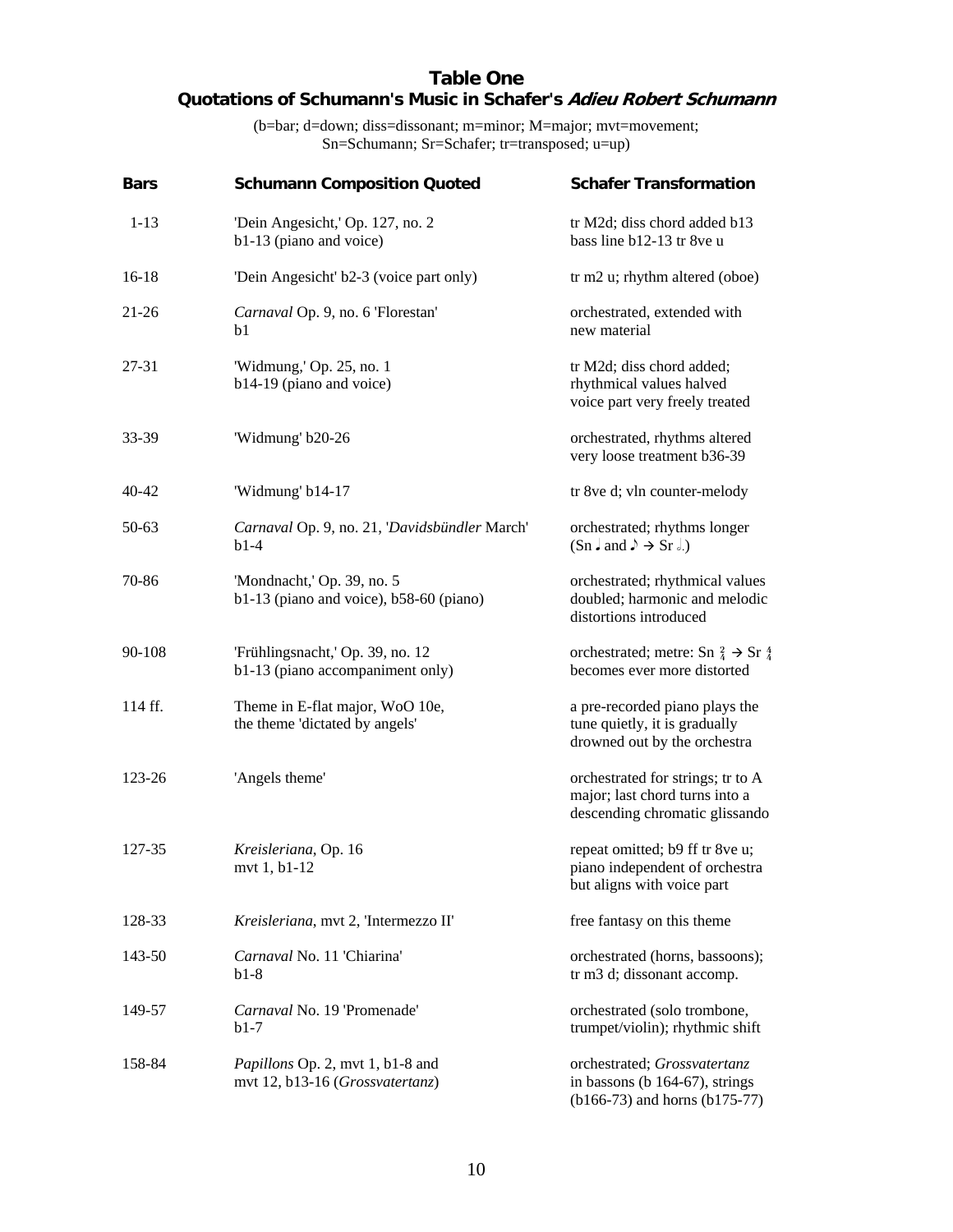## **Table One (cont'd)**

| 185-86  | 'Dein Angesicht' b2-3 (voice part only) and<br>'Angels theme'                          | song as in b16; 'Angels theme'<br>(distorted) as accompaniment                                                                                               |
|---------|----------------------------------------------------------------------------------------|--------------------------------------------------------------------------------------------------------------------------------------------------------------|
| 188-96  | Kreisleriana, mvt 2, 'Intermezzo II'                                                   | orchestrated; diss trills added<br>in winds                                                                                                                  |
| 197-211 | Carnaval no. 21, 'Davidsbündler March'<br>$b1-7$                                       | adds syncopated timpani notes;<br>last chord held, distorted by<br>microtonal inflections b204 ff                                                            |
| 212-20  | <i>Kinderscenen</i> , Op. 15, no. 6 'Wichtige<br>Begebenheit' ['Important Event'] b1-4 | overlapping repetitions in<br>winds, strings; rhythm distorted                                                                                               |
| 221-25  | Liederkreis, Op. 24, no. 7, 'Berg und Burgen'<br>$b$ 25-28                             | tr M3d; Sn $\frac{3}{8}$ $\rightarrow$ Sr $\frac{3}{4}$                                                                                                      |
| 231     | Dichterliebe, Op. 48, no. 3, 'Die Rose, die Lillie'<br>(piano accompaniment only) b1-2 | orchestrated; tr perfect 5th u;<br>metre: Sn $_4^2 \rightarrow$ Sr $_4^4$                                                                                    |
| 234-46  | Carnaval no. 21, 'Davidsbündler March'<br>$b9-14$                                      | bassoon, percussion lines added;<br>quote interrupted, then extended                                                                                         |
| 255-61  | Carnaval no. 5 'Eusebius'<br>$b1-4$                                                    | orchestrated; both rhythm and<br>melody distorted                                                                                                            |
| 272-82  | Carnaval no. 18 'Aveu' ['Confession']<br>$b1-8$                                        | tr m2 d; interpolated bars;<br>dissonant string chord added                                                                                                  |
| 286-312 | 'Dein Angesicht'<br>$b1-24$                                                            | rhythms doubled; tr to D <sub>b</sub> M<br>metre Sn $_4^2 \rightarrow$ Sr $_4^4$ ; orchestrated;<br>countermelodies and richly<br>scored string chords added |

## **The Schumann Works Quoted, in Chronological Order**

*Papillons*, Op. 2 (ca 1829-1831) for solo piano; the excerpts Schafer quotes were also quoted by Schumann himself in *Carnaval*, Op. 9

*Carnaval*, Op. 9 (early 1835) for solo piano

*Kreisleriana*, Op. 16 (May 1838) for solo piano

'Berg und Burgen,' Op. 24, no. 7 from the Heine *Liederkreis* (Feb. 1840)

'Widmung,' Op. 25, no. 1 from the song cycle *Myrthen* (ca. March 1840); text: Friedrich Rückert

'Mondnacht, ' Op. 39, no. 5 from the Eichendorff *Liederkreis* (May 1840)

'Frühlingsnacht,' Op. 39, no. 12 from the Eichendorff *Liederkreis* (May 1840)

'Die Rose, die Lillie,' Op. 48, no. 3 from *Dichterliebe* (May 1840); text: Heinrich Heine

'Dein Angesicht,' Op. 127, no. 2 (May 1840); text: Heine

Theme in E-flat major, WoO 10e (February 1854) for solo piano; see diary entry of 17 Feb. 1854 in Table Two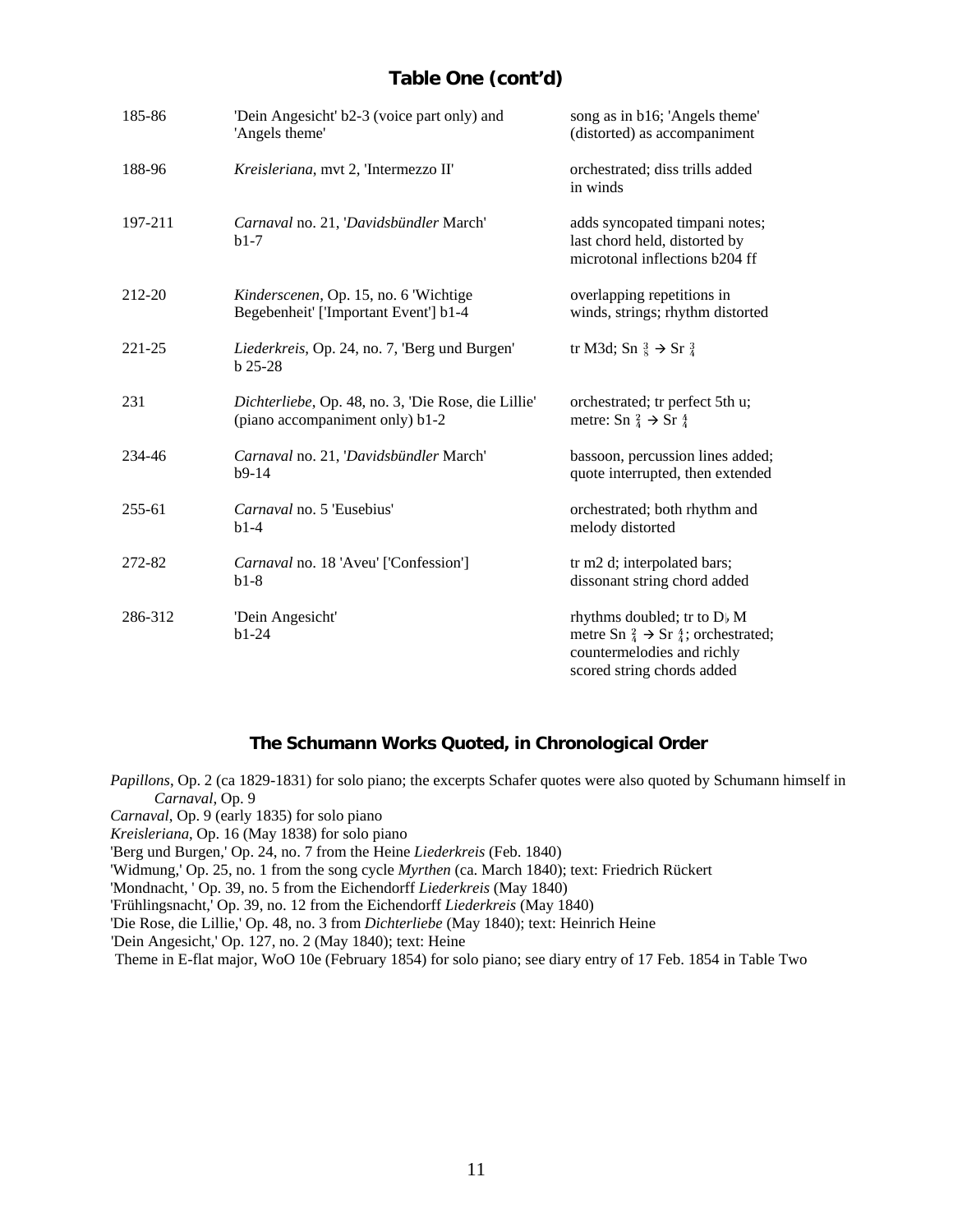# **Table Two Clara Schumann's Diary Entries, as Arranged by Schafer**

| 23 July 1856<br>$(p. 138)^*$ | The telegram said: 'If you want to see your husband alive, come at once; the sight of him is<br>horrifying!'                                                                                                                                                                                                                                                                                                                                      |
|------------------------------|---------------------------------------------------------------------------------------------------------------------------------------------------------------------------------------------------------------------------------------------------------------------------------------------------------------------------------------------------------------------------------------------------------------------------------------------------|
| 27 July 1856<br>$(p. 138-9)$ | I went and Brahms went with me. I saw him in the evening. He smiled, putting his arm<br>about me but with great effort for he can no longer move his limbs. I shall never forget that<br>embrace. It is impossible to understand his speech.                                                                                                                                                                                                      |
| (p. 139)                     | Only once I understood the word 'my' but he couldn't add 'Clara' though he looked at me<br>lovingly. Then he suddenly said 'I know you.' I wait by his side scarcely daring to breathe.                                                                                                                                                                                                                                                           |
| (p. 138)<br>(p. 55)          | It is nearly three years since Robert came to the asylum. Asylum! How bitter the word!<br>Three long lonely years. It began just after he had written that strange letter to Joachim,<br>the letter which ended: 'My music has become silent to the outside world. I must leave<br>now, it is growing dark.' [The letter to Joachim is dated 6 Feb 1854.]                                                                                         |
| 10 Feb 1854<br>$(p. 55-6)$   | On the night of February tenth, eighteen fifty-four, Robert suffered a violent affliction<br>of hearing; he kept hearing the same note played over and over and sometimes another<br>interval with it. The doctor says he can do absolutely nothing. My poor Robert suffers<br>terribly  one note over and over, over and over.                                                                                                                   |
| 17 Feb 1854<br>(p. 56)       | Last night, after we had been in bed for some time, Robert suddenly asked me to<br>listen. He said that angels were dictating music to him. He got up and wrote down the<br>theme, then he came back to bed and lay gazing toward heav'n. He was convinced that<br>angels were hov'ring around us revealing divine music. But with the morning came a<br>terrible change. The angels turned into demons. They said they would cast him into hell! |
| 20 Feb 1854                  | I watched him listening to the angels' voices; his eyes had an expression of beatitude.<br>Sometimes he would write something down, not much, then he would listen again.                                                                                                                                                                                                                                                                         |
| 1 Mar 1854<br>(p. 60)        | The doctors will no longer allow Robert to get out of bed, nor will they allow others to go<br>near him. I sent him a little bunch of violets; if only I could see him!                                                                                                                                                                                                                                                                           |
| 26 Feb 1854<br>(p. 57)       | Robert has put all his effects in order: pens, music paper, cigars. He insists that the doctors<br>send him to an asylum for there alone he can recover.<br>[Robert Schumann made his suicide attempt shortly after noon on Monday, 27 Feb 1854.]                                                                                                                                                                                                 |
| 4 Mar 1854<br>(p. 60)        | Saturday March the fourth: Oh God! The carriage stood at the door! Robert dressed<br>quickly, got into the carriage, accompanied by the doctor. He didn't ask for me. I thought<br>I would die! My wonderful Robert in an asylum; how can I bear it?                                                                                                                                                                                              |
| 29 July 1856<br>(p. 139)     | 'I know you.' Those were the last words he spoke. His last hours were peaceful and<br>he passed away in sleep. [Robert Schumann died in the afternoon; Brahms and Clara<br>Schumann had gone to meet Joseph Joachim at the railway station in Bonn.]                                                                                                                                                                                              |
| $(p. 139-40)$                | His head is beautiful, transparent, and slightly arched. I stand by the body of the man I had<br>loved and am filled with wonder. I lay some flowers on his head and depart.                                                                                                                                                                                                                                                                      |
|                              | I am all alone.                                                                                                                                                                                                                                                                                                                                                                                                                                   |

\* Page numbers refer to the relevant citations in the Hadow translation.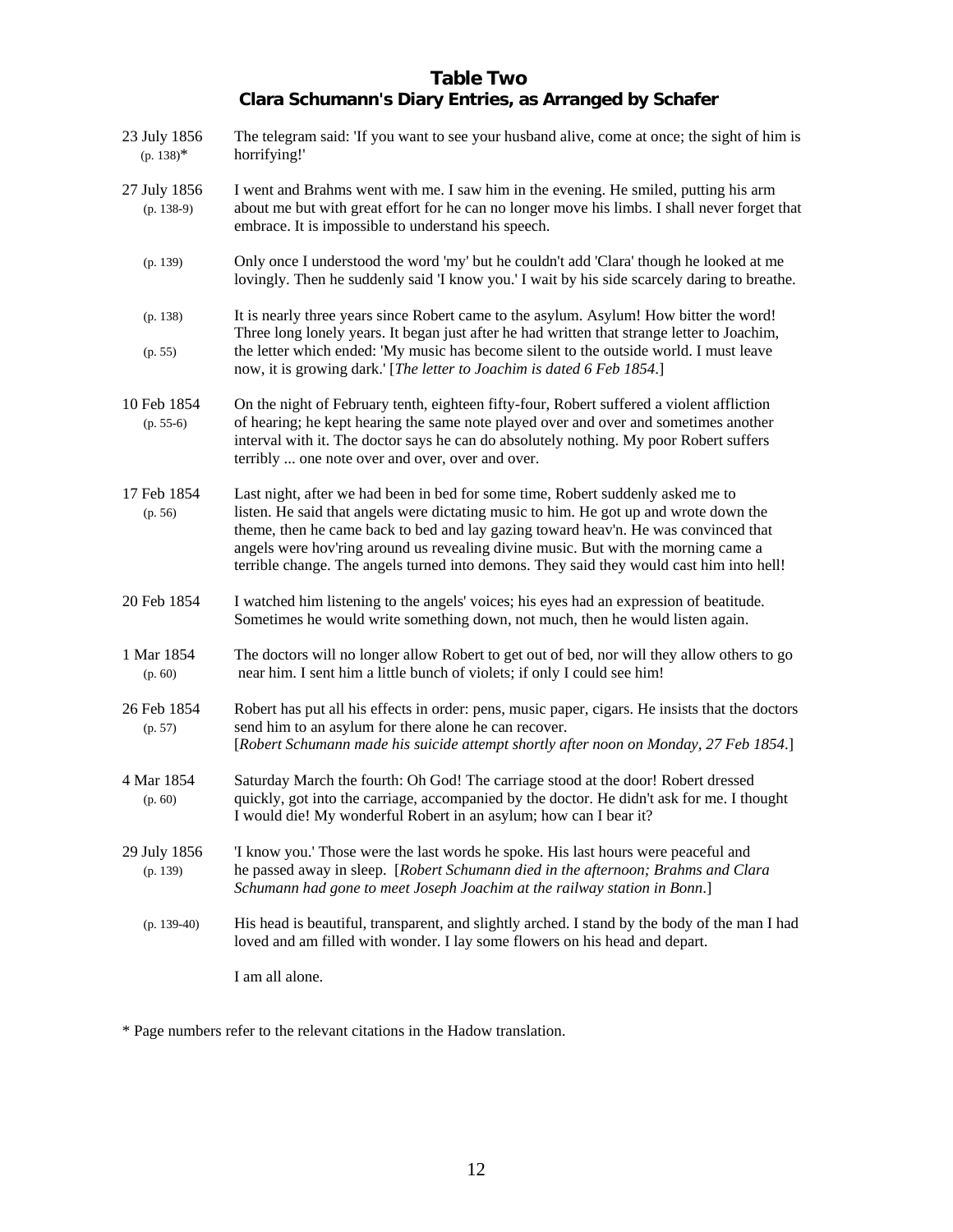## Canadian Music at Carleton University by Elaine Keillor Number Two in a series

As early as the mid-1940s music courses were offered at the fledgling institution that became Carleton University. In 1966 an announcement of a forthcoming department of music was made; the 1968-69 *Calendar* listed the approved courses. John Churchill from England had been hired to create this new department; he had already been to Canada numerous times as an examiner or adjudicator. His vision was that this Department of Music in Canada's national capital must have a distinctively Canadian accent and reflect the realities of the northern half of North America. A course description of Music 30.210, Canadian Music, offered: 'A study of the history of Canadian music from its earliest manifestations to the present. The social environment of each period will be considered and various influences, both musical and extra-musical, will be discussed.' Music 30.250, 'Music since 1900,' offered 'contemporary Canadian and American composers' as well as 'significant European figures.' This emphasis on Canadian music was not found in the calendar of any other Anglophone university in Canada.

 Willy Amtmann taught the first Canadian music courses given in English at a Canadian university. By 1971 he was assisted in the now third-year undergraduate course by Robert Fleming and the area of music had been added to programmes of study at the graduate level through the Institute of Canadian Studies (established in 1957). The first master's thesis to be done through this graduate programme in music was by Marie Paule Vachon in 1975.

In 1977 I was hired as a Baroque, Classical and Canadian music specialist. One of my first tasks was to examine Canadian music courses at the undergraduate and graduate level and suggest changes. With the assistance of Dr. Helmut Kallmann (then the Chief of the Music Division at the National Library of Canada) and Dr. Roxanne Carlisle, two one-term courses were being given at the graduate level. One concentrated on aspects of Canadian music from 1600 to 1900, while the other was on 'problems in the music of Canadian ethnic minorities, especially Inuit and Indian traditions.' I proposed that notated Canadian music needed a full credit (two terms) course due to the wealth of material. Likewise I felt that the ethnomusicological richness of Canada needed to be more adequately reflected in the course offerings. My proposal for a one-term course focusing on Aboriginal and possibly some other ethnic musical expressions, with another seminar to examine aspects of Anglo- and Franco-Canadian folk music, was accepted.

I left the undergraduate course description more or less as it was, but I am sure that the content changed. At that point there was no Canadian music textbook in print and course-pack technology had not arrived. For a first-hand experience of finding out what was going on, I organized music documentation assignments based on the available newspapers of Bytown/Ottawa. Again this was before the invention of personal computers and databases, so information was put on file cards. Over the next few years students completed the newspapers from the 1830s through to 1900

and even some chunks beyond. The exercise was an eyeopener for them, as they saw first hand the contemporary reports of what had been to them dry historical facts. Meanwhile, more students wished to study Canadian music at an advanced level and entered the graduate programme. Topics and areas of study were selected according to the students' interests: theoretical introductions to hymn books, solfege systems, repertoire in a particular genre or for a particular instrument, versions of one Canadian folksong, etc.

Carleton students have benefited from the proximity of the National Library of Canada and the Museum of Man (now called the Canadian Museum of Civilization). Also the Canadian Musical Heritage Society (CMHS) was founded in 1982 with its office in Ottawa. Students before and after graduation became involved with its activities to search out, select, edit, and publish earlier Canadian music for its 25 volume anthology. For the last project carried out by the CMHS in 2002-03, students were involved in preparing scores, performing, and providing background material for the Digital Collections website 'Performing Our Musical Heritage' (http://collections.ic.gc.ca/MusicalHeritage).

With regard to the actual Canadian courses given at Carleton in the 1980s and 1990s, the content broadened considerably, not only through the greater availability of scores from the CMHS, but also by incorporating much more popular music content to complement the directions that Music at Carleton was taking. By 1985 courses devoted to the blues and to commercial music were offered at the undergraduate level, and students entering the B.Mus. programme auditioned in jazz, rock, country, and various ethnic traditions. Although nineteenth-century and early twentieth-century popular/functional music had been included in Canadian music offerings since 1977, I decided to split the undergraduate full year course into two. One course dealt with Aboriginal music, the expressions brought by the two colonial settler groups (French and British), and the notated music traditions created by residents of Canada up to the present day. The other course concentrated on folksong traditions created in Canada with roots in French and British folk music, functional dance music traditions, and the establishment of a song publishing industry, followed by the Canadian versions and contributions to what is commonly called twentieth century popular music.

Many students have written on Canadian music for their fourth year honours essay, with topics such as regimental marches, the Nova Scotia Youth Orchestra, the Montreal Women's Symphony, and compositions by Leo Smith, Hector Gratton, and Bruce Mather. By June 2003, there were thirty MA graduates from the School of Canadian Studies with a concentration in Canadian music, and a doctoral student had begun his dissertation. The range of topics chosen for theses and research essays reflected the areas of Canadian music studies incorporated at Carleton as well as directions in the 'new musicology.' Studies of women in Canadian music were pursued by Glen Carruthers (1981),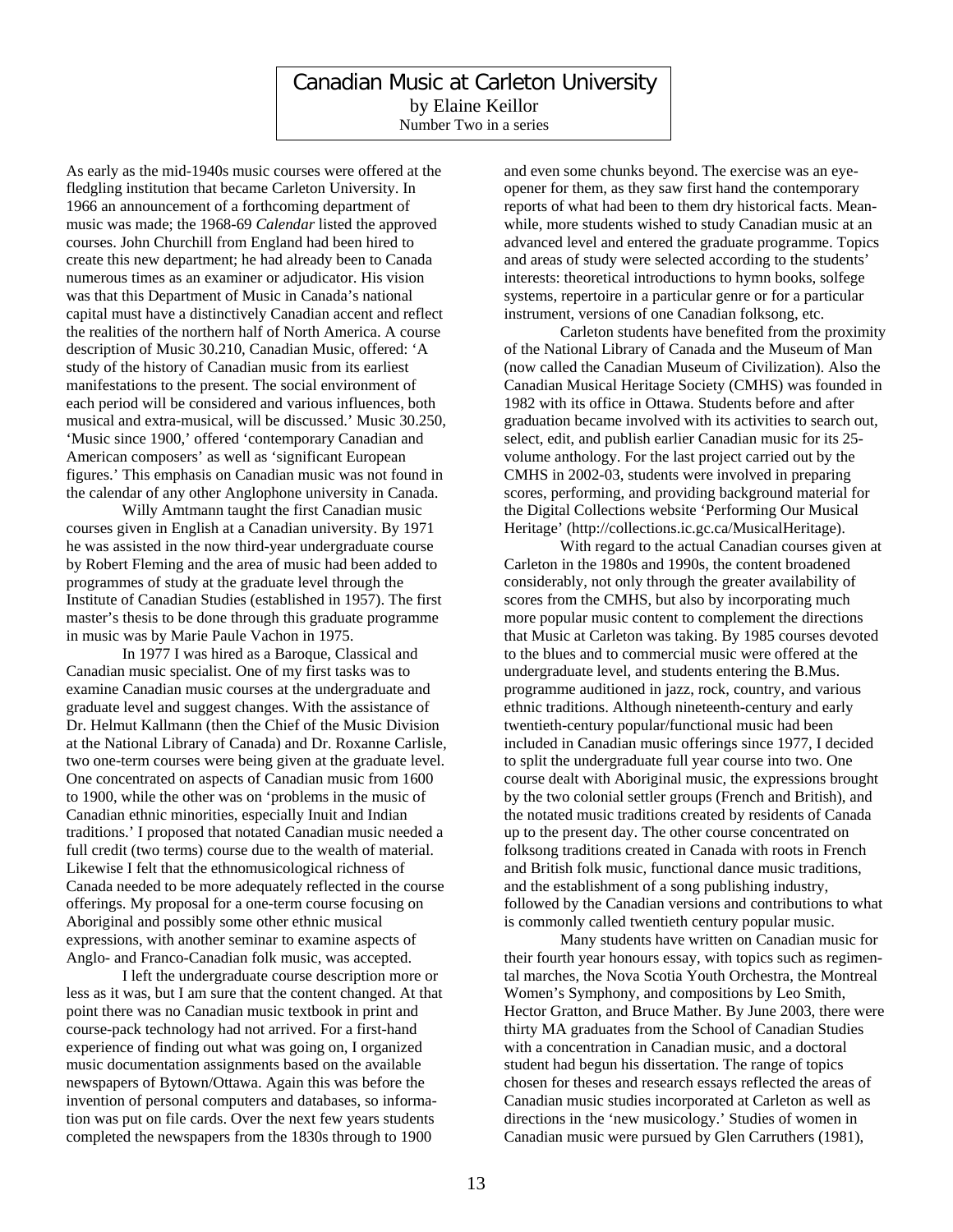Cheryl Gillard (1988), and by Sarah Ripley (2003) in a study of the Saskatchewan composer Marjorie Kisbey Hicks (1905-1986). David Parsons wrestled with what Richard Middleton recently called 'the Holy Grail of postmodernist polemic, *cultural difference*' in 1987, and Canadian content and identity in educational materials have been the subject of studies by Nancy Klein (1984), Eleanor Newman (1988), and Liliane Lalonde-McKennirey (2003). Others have documented the musical activities of particular places (Elisabeth Crysler 1981, Ann Schau 1983) or organizations (Debra Begg 1980, Valerie Verity King 1983, John P.L. Roberts 1987). Norma McSween traced the history of the guitar in Canada (1990), Emily-Jane Orford looked at iconographical evidence of music-making and instruments in Canadian art (1996) and Mickey Vallee examined the piano-making

industry (2002). Aspects of Amerindian music have been explored by Susan Baskin (1980), M.S. Cronk (1981), Paula Conlon (1983), Connie Heimbecker (1984), Robin Grabell (1990), Mike Patterson (1996), and Cindy Allen (1998). Fiddling traditions of Lanark County and two outports of Newfoundland were examined by David Ennis (1986) and Evelyn Osborne (2003) respectively. Chinese-Canadian folksongs, Jewish songs in Saskatchewan, and Hungarian-Canadian songs are the topics of theses by Mai Yu Chan (1982), Anna Feldman (1983), and George Demmer (1988) respectively. Two studies have pursued contemporary popular music areas, Wayne Eagles (1995) and Sarah Moore (2002). Taken as a whole, it is evident that Carleton students have taken on a respectable cross-section of musical activity in Canada for their scholarly investigations.

Atlin Arts and Music Festival Atlin, British Columbia July 11-13, 2003

About 50 km east and south of Whitehorse, there is a gravel road that takes you south off the Alaska Highway for 90 km to the village of Atlin, BC. The town's isolation has saved it from the fate of other communities along the more beaten path. The RV's avoid it for the most part, and it has kept remarkably close to its origins as an early 20th century mining village, complete with plenty of log buildings and a frontier character. Atlin's time as a mining town was short lived, and tourism soon became its principle purpose. The area was billed by one early marketer as the 'Switzerland of the North.' It was accessible to early adventurers who were willing to sail to Skagway, Alaska, take the White Pass and Yukon Railway over the Coastal range, and then transfer to a steamer, thus making their way through a series of lakes and mountain valleys to Atlin. The scenery is indeed spectacular, with glaciers hanging from stark mountains. The proximity to Whitehorse made Atlin a good choice when artists were searching for a venue for a summer music and arts event to complement the two existing festivals, both founded in 1979: the Dawson City Music Festival (also held in July; see http:// www.dcmf.com), and Whitehorse's Frostbite Music Festival (held in February; see http://www.frostbitefest.ca). My wife and I, with four children ages 11 to 17, all attended the first Atlin festival in July (see http://www.atlin.net/atlinfest).

 For the kids there were clowns and children's entertainers aplenty. Xylomaniacs, a marimba band workshop, was run by an adventuresome group of musicians led by Annie Avery. The kids loved it because they were involved in the music making. They also enjoyed the storytelling in the local town theatre. When not attending festival events, the children had a magical world to explore. A favourite moment for us was when, during a boat trip on Atlin Lake, a black bear slipped into the water and swam near us.

 A festival spirit prevailed, with jam sessions at the coffee house both out front and on the patio overlooking the lake. We arrived on the Friday night, and had no trouble finding space to set up our tents. The festival takes place in Tarahne Park, a fair grounds on the fringe of the village. The main tent was ready for a large crowd; next to it was the

'licensed' tent, smaller but busy most of the time. Around the perimeter of the large field, tents and tables displayed the crafts and wares of artists and various cottage industries.

 There was a certain informal air to the proceedings at the Atlin festival. Not far from our tent, we heard a guitar warming up with a few licks upon our arrival on Friday. A few minutes later it was joined by a bass, mandolin, clarinet and vocals. The bluegrass band had just pulled in and was going over its tunes for a set later that evening. It had the feel of a jam session more than a rehearsal. People would stop, listen for a few minutes, and then move on. Elsewhere, other musicians were pulling out instruments to practise their chops before going on stage. For us, this was what made it a great festival: outdoor music, unplugged and impromptu was happening all around.

At the Main Stage that night, the crowd whooped it up to folk, rock, country, and more. The clear favourite was the Clay Cliff Ramblers, a bluegrass ensemble that had the crowd up and dancing. We were struck by the unique voice of Nadine Landry, who showed everyone that a pure country singing style still thrives. Friday night was a magical mix of music and venue. The clear sky darkened, but never so much that stars were showing. In this twilight, the Aurora Borealis danced as if to the music. People would leave the tent to go and gaze at the sky, and then return to take in some more music. Yes, there was magic in the air.

There were many other memorable moments. One was hearing a First Nations folk singer and fiddle player who truly played from his heart; another was walking down a side street and hearing Steve Slade and some others jamming on the porch of an old log cabin. Then there was the atmosphere in the little Anglican church on Sunday afternoon, when it was filled with both amateurs and pros for a gospel workshop. A few other random highlights would include Gordie Tentrees, whose soft-spoken manner belied a smart stage presence; Fish Stew with their down-east Celtic sounds; and Nicole Edwards, performing folksy-blues on Friday, and authentic gospel on Sunday. Plan now to visit Atlin in 2004; you won't be disappointed. *Stewart Cruikshank*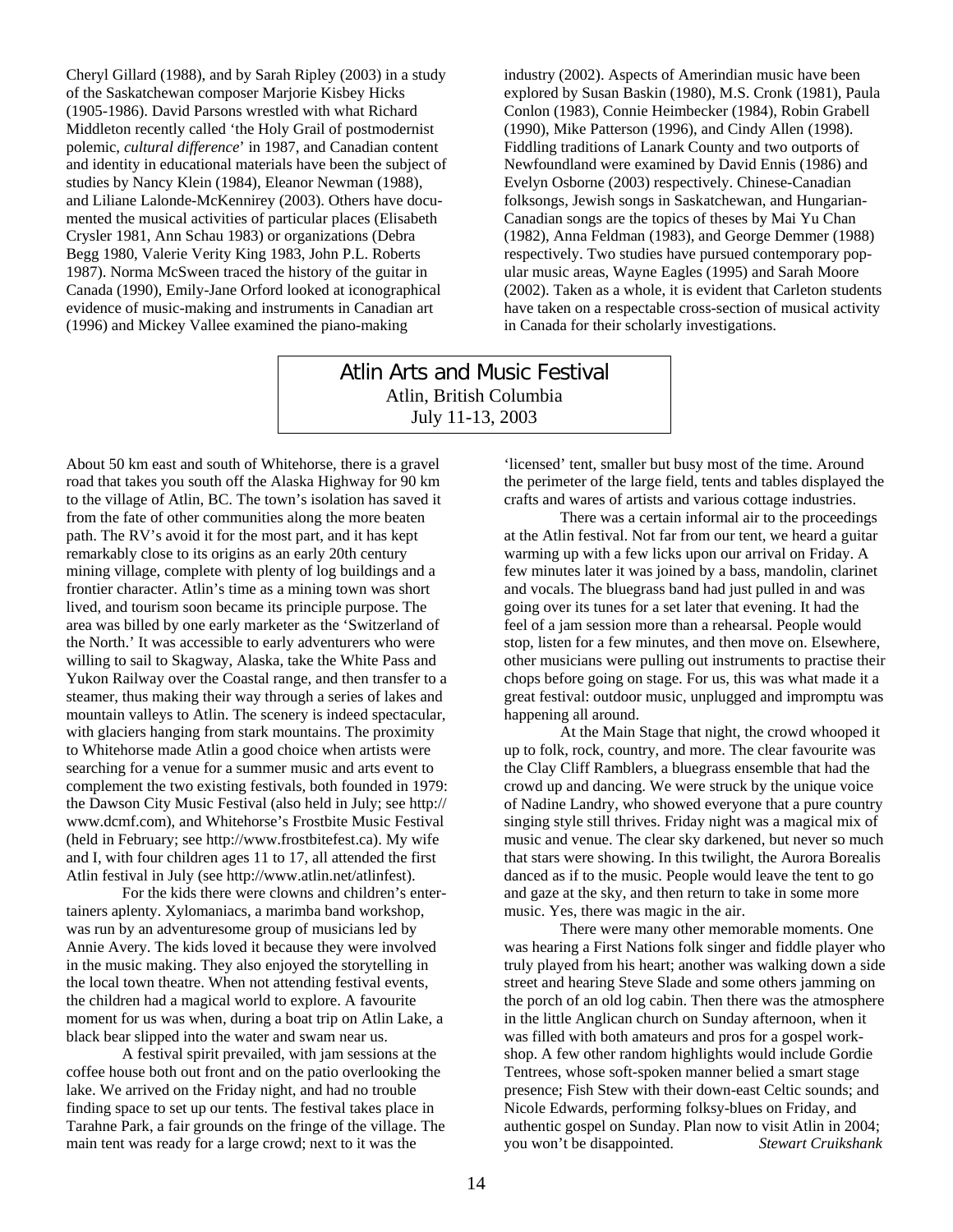Gwenlyn Setterfield. *Niki Goldschmidt: A Life in Canadian Music*. Toronto: University of Toronto Press, 2003. xv + 222 pp., ill. ISBN 0-8020-4807-2. \$50.00 (cloth).

Though he has been professionally active as a pianist, conductor, singer, artistic director, and even (on rare occasion) composer, Nicholas Goldschmidt's main occupation in the course of nearly 60 years of residence in Canada is best summarized by the French word *animateur*. No English word or phrase gets the point across quite so elegantly and precisely. The exact translation – animator – is coloured by its association with those who create cartoon films. Other English terms one might use – ideas man, go-getter, catalyst, man of action – are too pedestrian or crude. Perhaps that is a reflection of the fact that so few native English speakers have excelled in Goldschmidt's chosen arena. He has been one of the great enliveners of Canada's cultural life, and especially of musical activity, since arriving here in 1946. He is, in short, someone who makes things happen.

 A consideration of Goldschmidt's talents might begin with the fact that his father was born in Berlin, and his mother was 'from a distinguished Viennese family' (p. 8). Goldschmidt seems to combine the stereotypical traits of the inhabitants of these two cities, which are in many ways diametrically opposed: he has the Berliner's hard-nosed, eminently practical, and distinctly realistic approach to life, but tempered by the Viennese flare for charm, graciousness, and elegance. The Berlin side of his character enables him to sketch out with uncanny accuracy, in his head and on the backs of envelopes, a festival budget that runs to over \$3 million (p. 167), at the same time as the Viennese side plans out the elements that will make the festival an artistic success.

Goldschmidt was born in 1908 on his family's 30,000-hectare estate in Moravia, not far from Brno (or Brünn as his family would have called it). It was the twilight years of the Hapsburg empire, and indeed of an entire way of life. Goldschmidt and his five brothers were educated at home by private tutors, becoming fluent in German, French, and English, but were left to their own devices to pick up Czech, the language that surrounded their diasporic idyll. Twice a year the boys sat their academic examinations in Vienna, 120 km to the south, and it was to Vienna that Nicholas returned in 1927 for advanced studies at the music academy. His instructors there included Corneil de Kuyper for voice and Joseph Marx for composition; Herbert von Karajan was a fellow student. The six year course of study was completed in 1933, after which he began working his way up the ranks in a variety of small municipal opera houses. One of these positions took him to Troppau (Opava in Czech), a small town in northern Bohemia;

there he crossed paths with Irene Jessner and Herman Geiger-Torel, both of whom he would later work with in Toronto.

On the sage advice of a politically astute uncle, Goldschmidt emigrated to the U.S.A. in 1937. He refuses to regard himself as an émigré, though, and indeed his departure was not necessitated by either artistic reasons (he was in no way prone to avant-garde tendencies, as were such émigrés as Hindemith and Krenek) or religious persectution (for his mother was Catholic, not Jewish). The migration to America was an astute career move rather than an 'exile to paradise.' He worked at various musical jobs in New York and San Francisco, and then produced foreign language news broadcasts for the Office of War Information for a year. On the invitation of Arnold Walter, he moved to Toronto in September 1946 to become music director of the Opera School of the Toronto Conservatory of Music. Two years later he married Shelagh Fraser, the daughter of a well-to-do Scottish immigrant (her father was the first provincial archivist and later served as aide-de-camp to the lieutenant-governor). Toronto has remained home base for the Goldschmidts ever since.

Goldschmidt's energetic work for the Opera School is captured in the dated but still very enjoyable NFB film *Opera School* (1952), in which he appears alongside Walter and Geiger-Torel. After quitting the Opera School in 1957, Goldschmidt went on to found the Vancouver International Festival (1958-62), serve as chief of Performing Arts for Canada's Centennial Commission (1964-67), direct musical activities at the University of Guelph and the Guelph Spring Festival (1967-87), run the Algoma Fall Festival in Sault Ste Marie (1973 on), organize the International Bach Piano Competition (1985), three 'Joy of Singing' choral festivals (1989, 1993, 2002) and 'The Glory of Mozart' festival and competitions (1991), and set up Music Canada Musique 2000, which helped to finance some 60 music commissions for the Canadian millennium celebrations. It all sounds like, and no doubt was, enough to keep a dozen men busy, but thanks to his boundless energy, his great sense of timing, and the unflagging support over the past 55 years of his wife, it was accomplished by Goldschmidt alone.

Not everything that Goldschmidt undertook was an unqualified success; some of his projects turned sour before they were even hatched, and others began well but lost momentum or lost money (or both) as they went along. But his track record was better than most, and the number of artists whose career he has launched or furthered, and of organizations he has